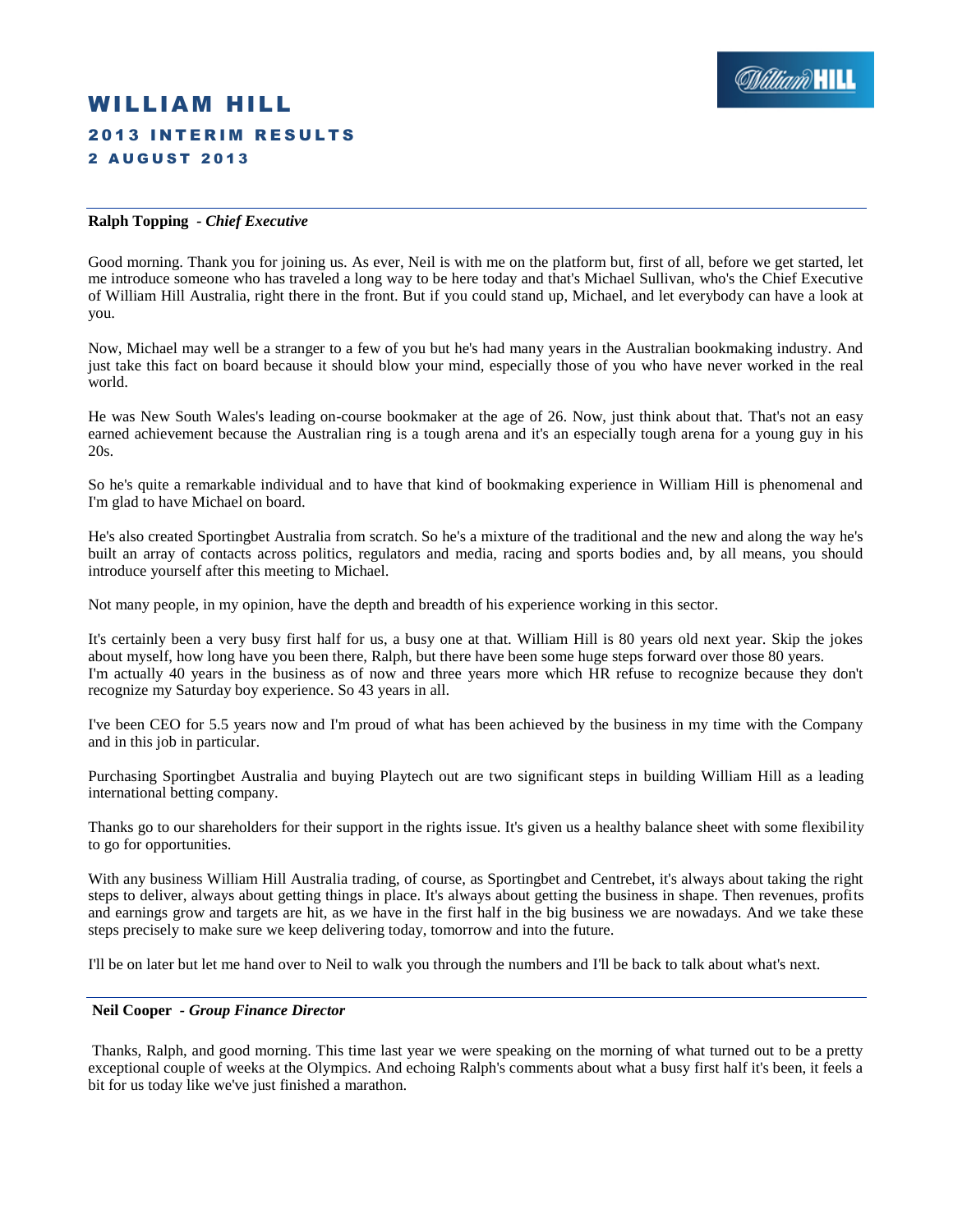To recap on the key features in the half from an accounting perspective, we've seen the introduction of Machine Games Duty, or MGD. As well as reducing Retail profit by around GBP5 million, it has distorted both net revenue and operating cost progression.

You'll find net revenue growth at both Group and Retail level disclosed in our interims, as reported, and with the prior year adjusted to make a fair or underlying comparison. And there is also a slide in the appendix laying out how we've restated last year for the purposes of that comparison.

Secondly, as Ralph's already mentioned, the half saw two major acquisitions. Again, you'll see net revenue and operating profit growth stated before and after the impact of the acquisitions in our interim statements.

And, finally, the balance sheet activity included an equity raise. Our EPS and BPS for the periods prior to the equity raise have been restated to reflect the bonus share issue inherent within the equity raise and, again, the mechanics of this are laid out in a slide in the appendix.

So moving on to the results themselves, I'm pleased to be able to report on a first-half performance in which net revenue, profit and earnings have all grown.

Group net revenue grew 20% on a reported basis; 14% after accruing out last year's results from Machine Gaming Duty.

Operating profit grew 8% for the half, with the growth rate in the second quarter consistent with the 8% growth we saw in Q1.

Acquired intangible asset amortization has grown as a result of the US acquisition in H2 last year and, of course, the LD acquisition this year. And, again, there's a slide in the appendix laying out how we see this evolving over the next five years, although I should note that in the case of Australia this is provisional and may change dependent on our views on the optimal branding strategies in that market.

Net finance costs have grown by 26%, which reflects the increased levels of debt following the corporate activity in the first half.

On the other hand, tax shows a sharp reduction as we benefit from a one-off non-cash deferred tax credit arising as a result of the enacted corporation tax rate reductions. And the non-controlling interest deduction also falls, reflecting the Group's purchase of this interest part way through the half.

Retained profit before exceptional items grew by 25% to GBP130.6 million, with growth in this coming from increases in operating profit and the decline in the amount attributable to non-controlling interest, together with the benefit of the one-off deferred tax credit.

And finally, basic adjusted earnings per share grew 16% from 14p to 16.2p. The comparative is restated, as I've already said, to take into account the impact of the rights issue.

The half saw two exceptional items; a GBP10.9 million cost relating to the acquisition of the Australian business of Sportingbet and a GBP1.7 million write-off of unamortized arrangement fees following the early termination of the bridge loan we put into place to finance our acquisitions in the first half.

This loan was repaid early following our successful bond issue, which I'll just remind you raised GBP375 million of sevenyear money at 4.25%.

Total exceptional costs for Sportingbet Australia remain as previously guided at GBP16 million, with GBP4.6 million having already been expended in 2012.

Focusing now on Retail. Over the counter saw gross win grow by 5%, with a 5% wagering decline offset by a strong gross win margin, which at 19.7% was 1.9 percentage points above the prior year. More on both of these in a moment.

Machine gross win growth for the half was 1%, with quarter 2 in line with the year-over-year growth rate seen in quarter 1. Combined gross win was up 3% on the prior year comparable.

Reported net revenue was up 11%, or 3% on an underlying basis.

Cost of sales increased sharply with the inclusion of five months of Machine Gaming Duty in this line in 2013.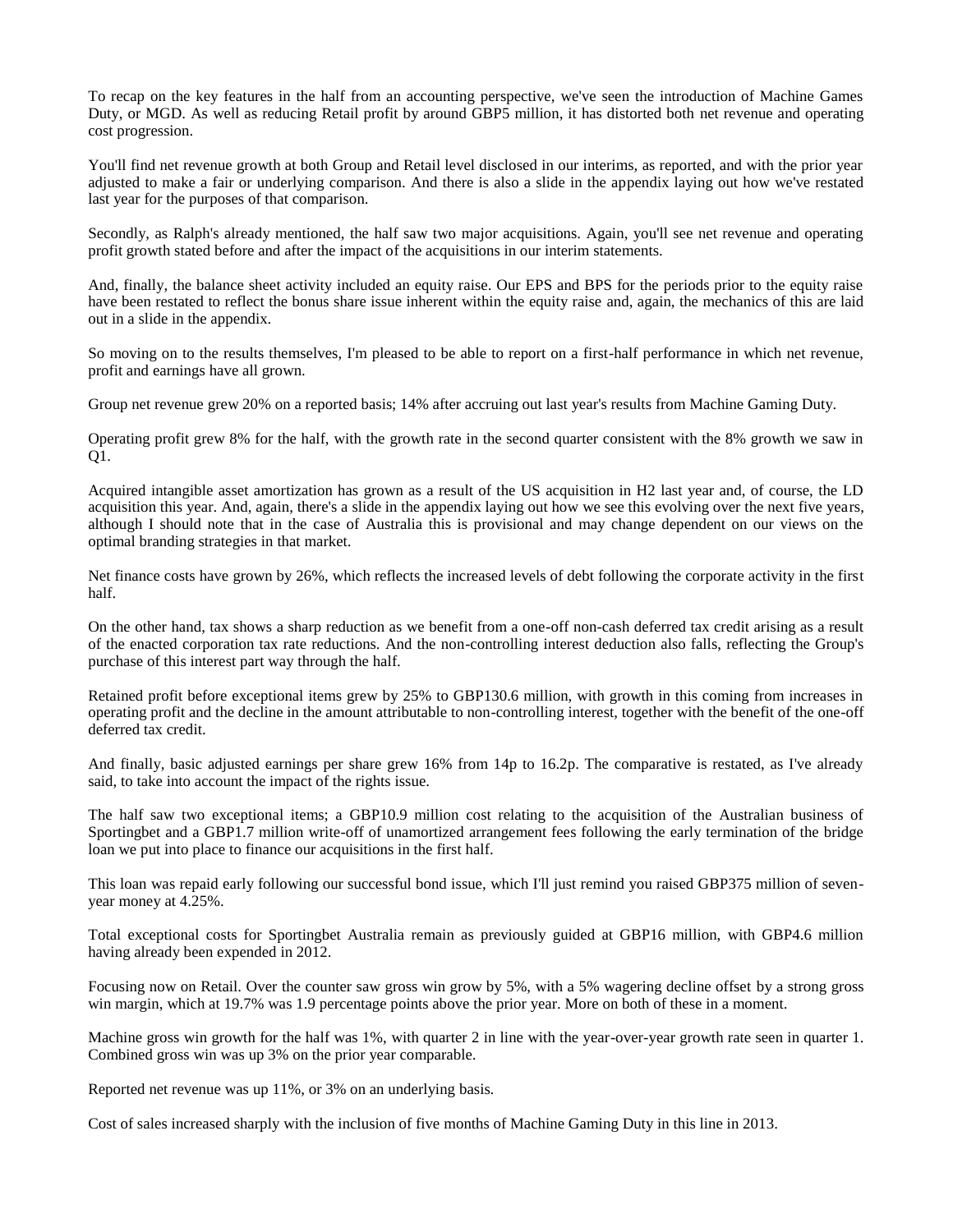And operating costs grew by 7% and thus operating profit fell by GBP2.2 million, or 2%, to GBP107.6 million from GBP109.8 million in 2012.

The circa GBP5 million additional Machine Gaming Duty tax paid in this business this year so far has, unfortunately, made the difference for us between profit growth and this modest decline.

Over-the-counter wagering declined 4% in the first quarter, impacted mainly by horse racing. And weather took its toll, as did a strong Q1 margin versus the prior year comparable.

Quarter 2 saw growth in horse race and greyhound staking, but a decline in football wagering levels.

Of course we saw the bulk of Euro 2012 staking in the comparative last year, but it is also fair to say that the English Premier League season finale did not have the interest for punters this year as the Man City comeback had had last year. And this was exacerbated by the relatively less attractive all-German Champions League final versus the Anglo-German clash last year.

But putting this quarterly performance into perspective, staking levels on the '12/'13 EPL season as a whole were up 7% on the prior season and we obviously also had an outstanding margin from football in the half, which will not have helped staking levels (technical difficulty).

Moving to focus on gross win margin, illustrating exactly the point I've just made, the half saw a near 2 point increase from 17.8% to 19.7%. As the causal track shows, the primary driver of this strong margin growth was football, with the performance in the category contributing more than 1 point of the overall growth.

In terms of Tier 1 horse racing, Cheltenham disappointed, but Royal Ascot saw both staking and margin growth on the prior year and obviously the Grand National was an outstanding result for us. This combination led to a further 0.3 percentage point benefit.

And Tier 2 and Tier 3 horse racing, as the causal shows, also saw a modest margin growth.

Whilst we would love to say that this reflects an alteration in expectations, I do not expect to alter our long-term guidance by what has clearly been a good start to the year.

As previously indicated, machines gross win growth has been steady through the half with 1% growth in Q1 and Q2. The business has seen machine numbers grow 3%, in part through estate growth, but also made possible by the fully variable nature of the new tax regime.

Ralph will talk later about new initiatives, both those we've recently introduced and those just around the corner for our machine portfolio.

Retail costs have come under pressure in 2013 with 7% cost growth in the first half. I'd remind you that our full-year guidance on a headline or reported basis was 6% cost growth, which included both the adverse impact of MGD and the impact of average estate growth, which was around 1% for the half.

It also reflected the favorable impact of a 53 week on 52 week comparison, but obviously that will only unwind for us, or unfold for us, in the second half. And, accordingly, we remain comfortable with this guidance.

Looking at individual categories, employee costs grew 3%, with a 2% pay rise and with growth in hours offset by savings in Retail staff incentives.

Rent growth was benign at around 1%, but additional property costs were inflated by additional -- sorry the total property costs were inflated by additional one-off repair and maintenance costs.

Content costs continue to rise well above inflation and you can also see from the causal the impact of Machines Games Duty on our cost base, as our VAT input credits largely sees.

Moving to William Hill Online, I'm pleased to be able to show you that we've continued to show strong growth in the first half of 2013, with net revenue ahead of the prior year comparable by 18% to GBP233.9 million. And operating profit by 16% to GBP80.2 million.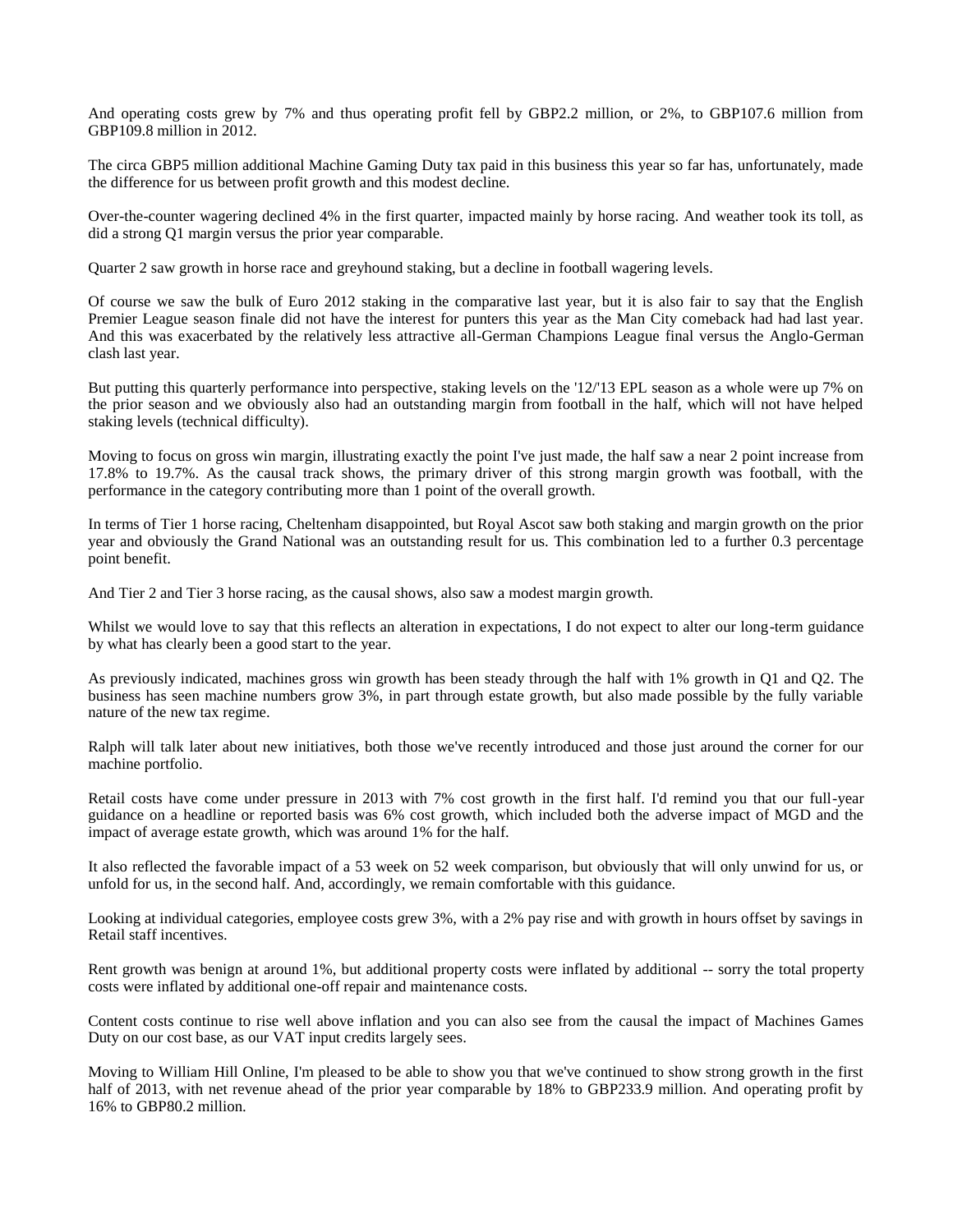The engine of growth has been Sportsbook, but Casino has also seen growth, albeit muted by the closure of certain markets in 2012.

The vertical grew net revenue 2% in the first half, but would have grown 7% adjusting for the impact of those closures.

Bingo performance improved in the second quarter, with good growth in new accounts in unique actives over the half, but Poker continues to see a declining active account trend.

Within Gaming, mobile gaming net revenue grew strongly by around 200% and now makes up 14% of Gaming net revenue. And this is a key priority area for the Group, as Ralph will outline.

Cost of sales grew by 13% or GBP2.4 million. This is reflective of the increased growth in our mobile Sportsbook, increase in direct tax in specific territories and the rollover impact of some accrual releases in the first half of 2012.

The strong growth in sports betting revenues came from a combination of growth in both wagering and gross win margin. Wagering grew 26%, with both in-play and pre-match, by coincidence, growing by similar percentages. Pre-match margin grew 1.8 percentage points to 11.6%, with both football and horseracing showing growth.

In-play saw 0.5 percentage point of growth to 5.4%, largely led by football. The combination of the two saw overall gross win margin up 1.2 percentage points to 9%. Within that, mobile gross win margin was 10.7% in the half.

Moving to our cost base, marketing continues to grow in line with the Group's expectation and around 28% of online net revenue will be spent on marketing. Online expense GBP65.7 million in the half; an 18% increase in line with the 18% net revenue growth we saw in the half.

Online infrastructure development continues apace and the 42%, or around GBP7 million, growth in staff costs partly reflects this, with additional heads in operations and information systems in particular supporting our technology and mobile growth agenda.

That said, around GBP2.3 million, or around one-third of the employee cost growth, simply reflects the reclassification of our Manila customer services center from a third-party contract to a managed operation, as opposed to a genuine increase.

In total, other costs grew 21% year over year, which is slightly ahead of net revenue.

Ralph will outline our thinking on Australia in more detail later, but the slide on the screen shows you how the GBP3.7 million of operating profit contribution, from completion to the end of the first half, is made up. We also provide pro-forma, constant currency, prior-year numbers for reference.

The business has benefited from a good margin performance during our period of ownership versus the prior-year comparable. And this will have impacted recycling for us in what is a quadruped business at present, with around threequarters of the win coming from dogs and horses.

Looking ahead, we're excited about the opportunities to improve on the digital capability of the business and, in doing so, to improve both on the rate of customer acquisition and to reduce the cost of TPAs.

Whilst the roadmap ahead for us is clear in this regard, and draws on our experience with William Hill Online, I think there's likely to be a short-term impact from the financial perspective reflecting these changes. And you should also just note that we expect from here currency movements to be unfavorable.

In terms of performance in our other channels, Telephone has grown operating profit, despite rolling over a circa GBP3 million indirect tax accrual released last year. This good performance arose from a combination of improving gross win margins and effective cost reductions.

Whilst operating profit from the US is relatively modest at around GBP600,000, this is ahead of the peak trading period for the business as the NFL and college football seasons commenced part way through the second half.

Turnover trends are ahead of our internal expectations and are benefiting from the development of content for our retail sports betting outlooks in Nevada.

As guided previously, we are starting to see capital investment increase, particularly in Online and in Group IT. We continue to expect to see around GBP80 million to GBP90 million of capital expenditure for the year as a whole.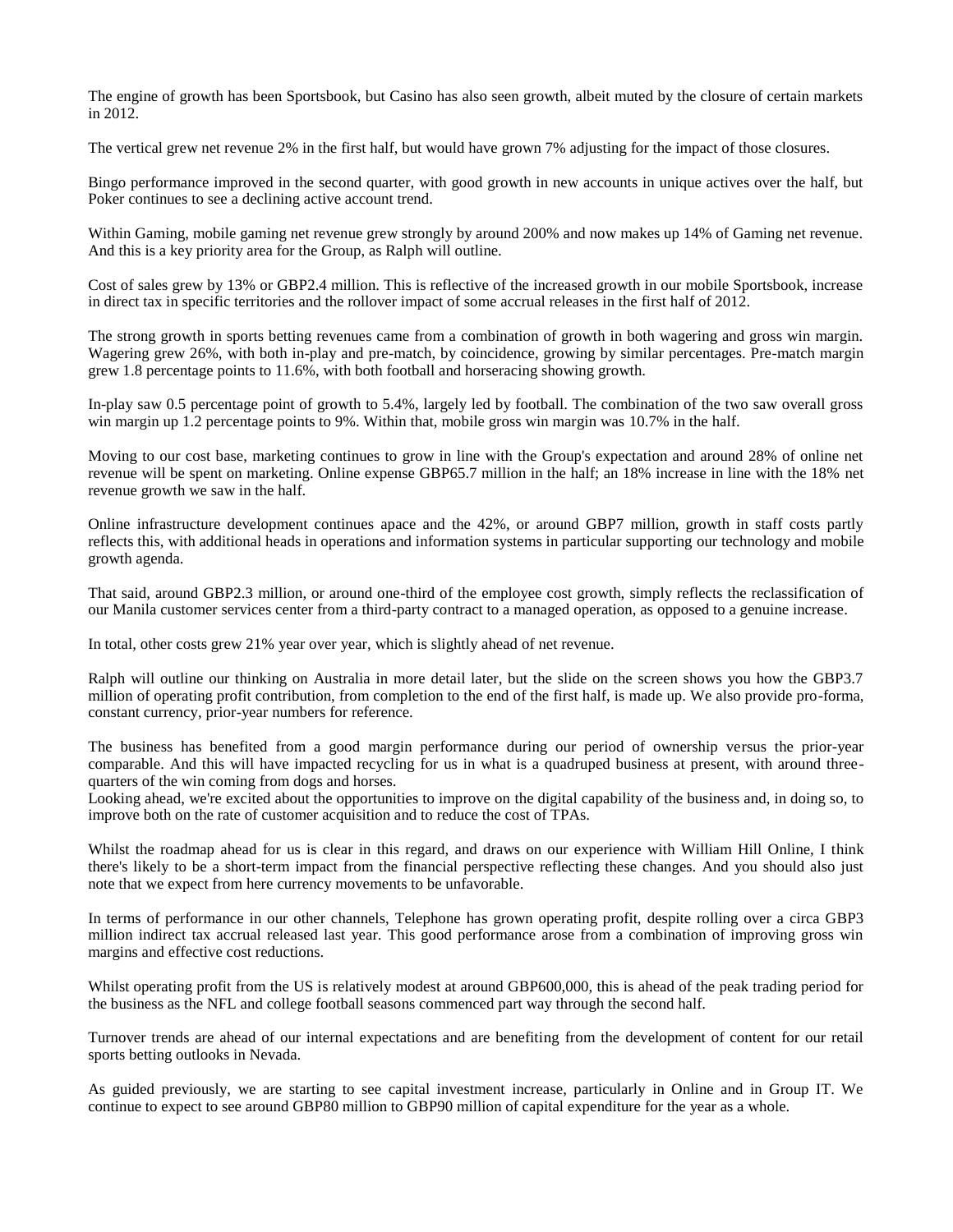Working capital, from a cash flow perspective, moved against us in the first half, largely due to a reduction in business accruals which was, in part, led by the timing of marketing spend and partly through a more general reduction in staff incentive accruals.

And when comparing against the prior year, please recall that we saw a substantial one-off favorable movement in 2012 at the half linked to timing of payroll payments, given an early cut off at the half year last year which was before the end of June.

Looking ahead for the year as a whole, I expect working capital movements to be in the range from neutral to a GBP10 million outflow, so some recovery from the half-year position.

The balance sheet has been a major area of focus for the Group during the year to date and I will just briefly recap.

Firstly we funded our Sportingbet purchases from the combination of a short-term bridge loan and headroom on our existing revolver.

We then funded the Online minority buyout from the remainder of the bridge loan and from a 98% subscribed net GBP373 million equity raised.

Finally we replaced the bridge loan via the bond market with a seven-year, 4.25% coupon, GBP375 million bond, which gives us an increased loan maturity profile at an attractive rate.

As at the end of the half, our net debt for covenant purposes was GBP821 million. And the net debt to EBITDA covenant ratio now stands at 1.9 times.

And finally, for me at least, some specific finance matters.

Firstly, our income statement effective tax rate in the half has benefited from the inclusion of a one-off deferred tax credit arising from the change in corporation tax rate. This is a non-cash benefit. We expect our full-year rate to be around 12%. And we expect that our cash tax rate will be as previously guided at 20%.

In 2014, we continue our 17% income statement guidance and lower our expected cash tax rate from 19% to 18%.

Secondly for those of you pouring over the financial statements, you may note two presentational changes.

Firstly the pensions element of the interest line is now required to be shown net. Previously it was shown gross, with interest income and interest costs disclosed separately.

Secondly our Gaming in Retail was being treated differently to our Gaming in Online as regards the wagering disclosure, which is a non-statutory measure. We've aligned this for 2013 and thus Retail wagering is now made up of OTC staking, plus net revenue from Gaming, which is consistent with the treatment for Online. And in both cases, both interest and the wagering change for the prior year has been restated in the accounts and presentation.

And finally I'm pleased to be able to highlight a 16% increase in our interim dividend, obviously against the rights issue adjusted prior-year comparative, from 3.2 pence to 3.7 pence; a growth in line with our basic adjusted EPS growth.

Thank you for listening. Now back to Ralph.

### **Ralph Topping** *- Chief Executive*

Thanks, Neil. So, in summary, we had a very good first six months. The fundamentals are absolutely right in this business. We've got a good, young management team, interspersed with older, experienced heads, who have either been around a long time and/or know the industry and the sector very well. It's a very nice balance and our performance is testament to that team and how it works. And we're working to improve our performance all the time and adding A players to that team on a consistent basis.

Of course, we're still a business where results are important and we had a good run in the first half. We are reminded, from time to time, that it doesn't always go the way of the bookmakers, whether they be in the UK or Australia. But in our business, numbers always come back and average over time and we have improved our average over time.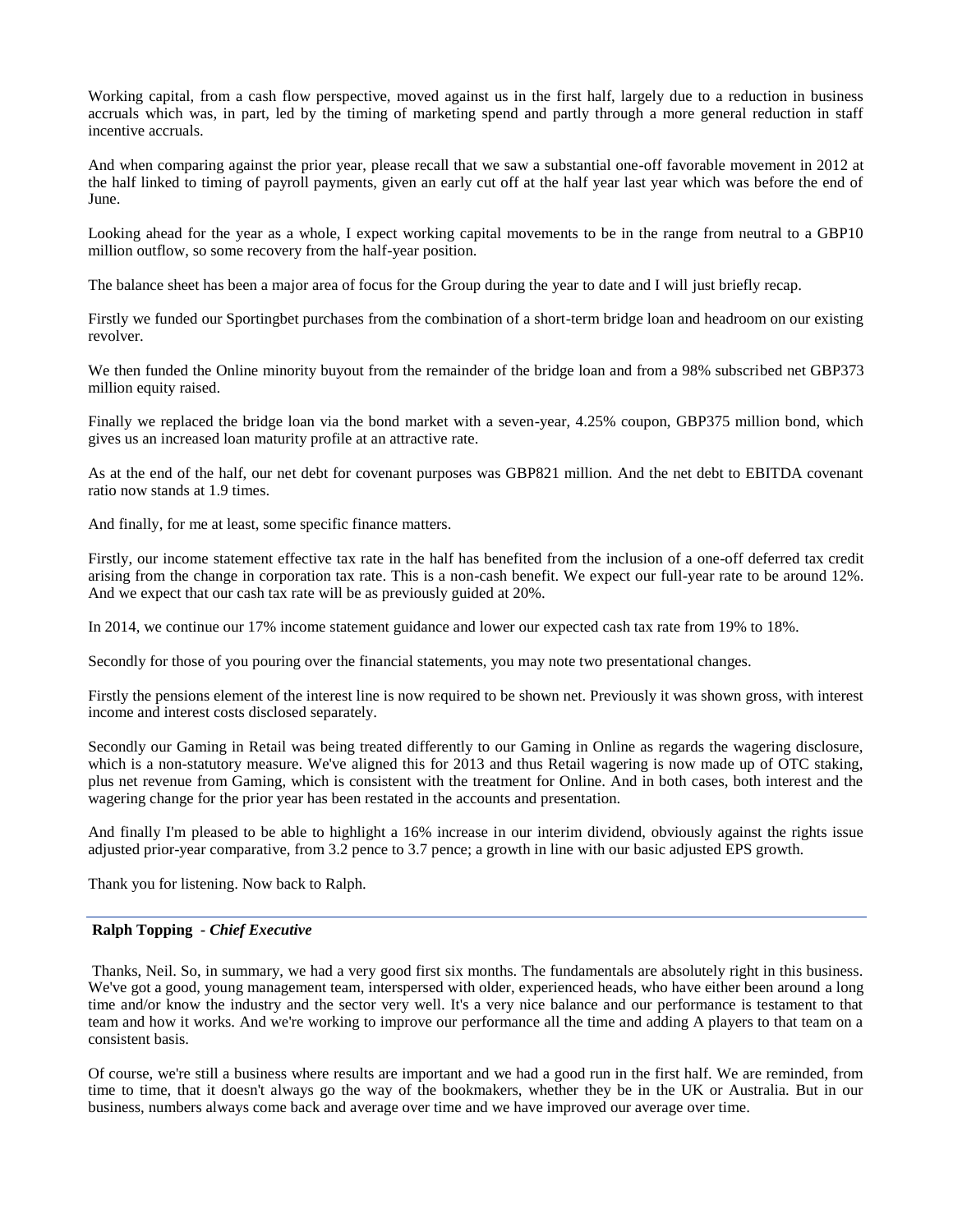Good, bad, or indifferent results always look after themselves. The principal job of management is to get the basics right. And in Gibraltar, the UK and the US we've been on that journey and have achieved a great deal through our approach. So a wee reminder on our targets at this point.

Looking at the screen, you can see we hit the Sportsbook in mobile stakes targets in Q1. Mobile Sportsbook is still forging ahead; GBP21 million turnover a week in the second quarter, GBP10 million ahead of quarter 2 last year. And mobile was 40% of Sportsbook turnover in Q2 as well. So a big tick in the box for the business there.

We do make our targets very public. And the reason for doing that is to show the market where we're focusing our efforts.

Later on I'll give you two more; one very specific on mobile Gaming, one an indication on Australia, which will flesh out in the last quarter. They show what some of our major priorities are right now. It's all about keeping it simple; more product reaching more customers in more ways. And product trading is still producing more and more.

It's been a great summer of sport building on the success of the Olympics last year. Maybe not for the bookies when you think about the Lions, Andy Murray, the Ashes, the Tour de France, but, hey, results always look after themselves.

We continue to be very happy with our trading team, their performance and their approach. We've now got 31,000 more tennis matches and 15,000 more basketball from our feeds. European basketball for the Spanish market, college football for the US market, giving us markets from 7 o'clock in the morning to midnight; Eastern Standard Time through Pacific time on Saturdays. Plus all the NFL content.

We've got a new cricket model boosting our domestic product during the summer. Just like tennis, cricket's a year-round sport and lends itself to in-play. We're offering more markets than anyone else; 39 in-play markets per over in the first Ashes test.

As I say, I've a lot of confidence in our very own Aussie in residence in the UK, Terry Pattinson, as well as the guys who run our round-the-clock trading operation.

I'd like to mention in passing that in Australia we've an excellent head of trading in a chap called Brad Smith or Smyth -- I always get thrown by that name, Smyth. Let's call him Smyth, we're in England -- who I'm certain will do what Terry has done in this part of the world.

Trading, it should never be forgotten, work hand in glove with IT to deliver to our agenda. And a deep understanding of technology is a major part of our strength.

We've got a lot to talk about and it will take a bit longer than usual, so bear with me. Even so there is still too much to do justice to it all today. So here's the good news. We'll be doing analyst and investor events in the second half. Lyndsay's around. I'd actually like to do one in Israel, Lyndsay, so make a note of that.

For those who are keen to get down under, that's a travel expression, Lyndsay is arranging a trip to Sydney and Darwin next April. And please do remember because, Michael, these guys are innocents abroadThey're used to London and London environments, Kensington High Street and whatever else.

And please do remember, ladies and gentlemen, when they talk about crocs in Darwin, they are not talking about plastic shoes, all right.

But for now I'll talk about Retail and Online as usual, then how we're doing internationally. So let's go on to talk about Retail first.

As Neil said Retail's had a decent first half, 5% over the counter net revenue growth, good over the counter performance and machines holding their own.

If it weren't for the Government unfairly, in my opinion, applying MGB and not doing what they said they would do, i.e., the tax would be neutral, we would have grown our profits in the first half and that's without a major international football tournament as well.

We keep investing in Retail. We've got video walls in another 119 shops. We've got the new design in 84 shops now and we've got slightly over 700 SSBTs across the estate.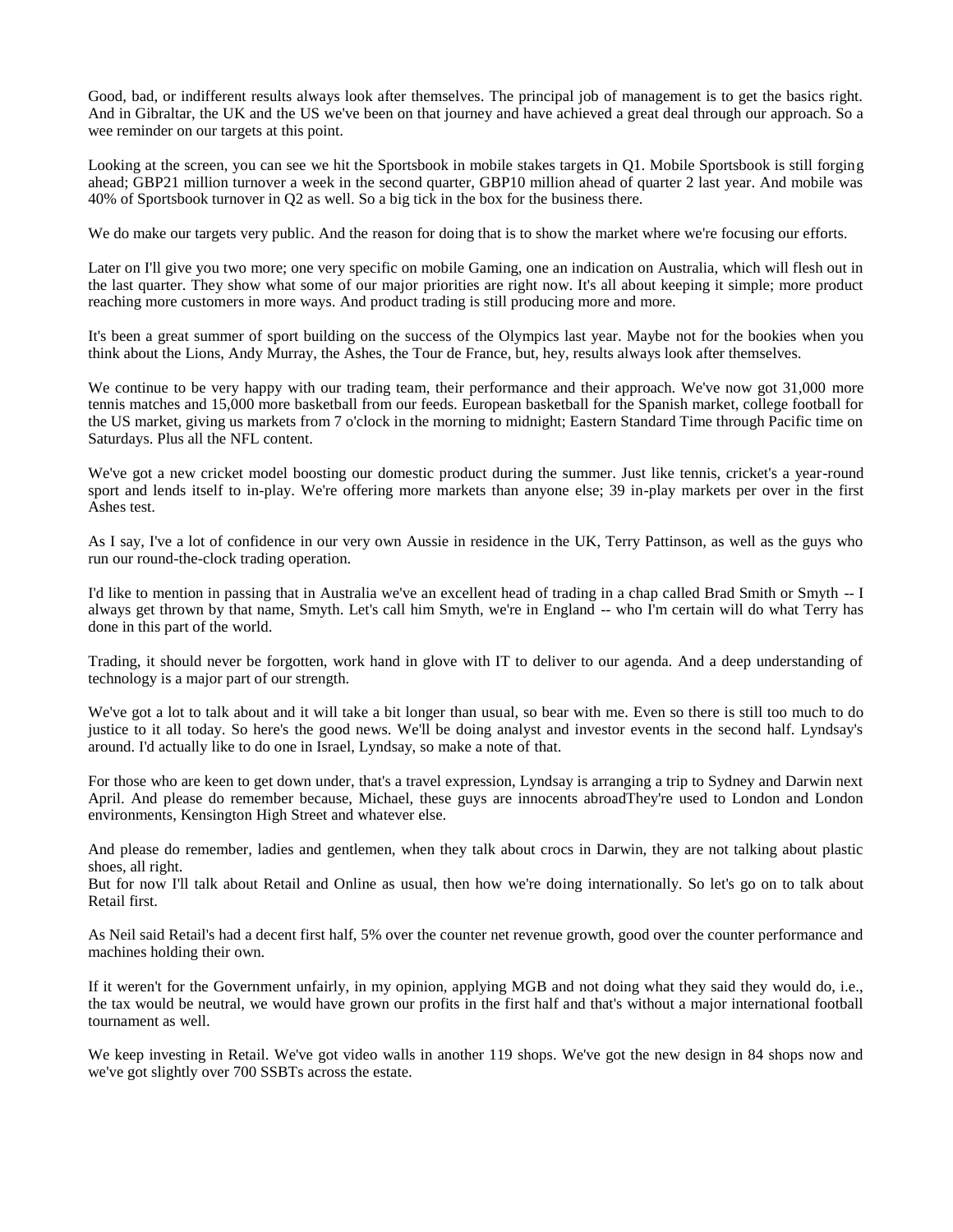The Bonus Club Card we launched across the estate in early June, it's a card the way the customers tell us they want it, i.e., anonymous, we've had 157,000 registrations to date, an average of 30,000 active users a week accounting for about 10% to 15% of machine gross win, plus offers for those who don't want the card.

That's only part of the picture. It's also about content. We've improved the test bed for our new games feel as quality, not just quantity. We're accelerating the number of new game launches in the second half and we're increasing the number of cross sells we do with Online.

And we're upgrading the cabinets. Our marketeers have been hard at work. First of all we had Rainmaker, then we had Storm. Now we've got Eclipse. I wondered, when I heard the name, if they knew that Eclipse was a famous racehorse. I quickly learned that they didn't.

Apparently it's something that happens to the moon and sun in their world and the moon and sun, as we all know, come from a part of their anatomy I'm not allowed to talk about on a family presentation.

So half the estate will be Eclipse; almost 4,900 machines. To be precise that's the two regions that include London and the South East where the gross win per machine per week is about 13% higher than the estate average.

Take a look at the new machine outside if you haven't already. It's all about the swipe generation nowadays, and we're all used to doing this or that, but this and that, that's the swipe generation. So there's a new player panel for you to spin your own roulette wheel and the new menu for the iPad generation.

Of course the latte lovers and marketing had to get involved, so they've got a fourth screen for offers and promotions. It gives them something to tell Tarquin and Crispin in Waitrose when they bump into them at the eggplant section. I, of course, joke, but it's important to stay in touch with the new technology from the Board, from the Board right down.

This world is changing very, very fast and innovations keep William Hill relevant with a new and tech savvy generation.

I was reading, if you do a lot of flying you read a lot of strange things, even the Dalai Lama gets new technology. I don't know if you knew that, but -- by (inaudible) but I'm telling you anyway, and he gets it big time. He's got Twitter and Blog following totaling millions, absolute millions, and I've been interested in Buddhism because I did a course on it when I was at university.

I invented a kind of gentle personality, and I've got a lot to thank the Dalai Lama for and Buddhism for. But I just had the wonderful thought as I was flying, maybe he'll join the Board of a big betting company that we all know and love in the UK as a non-executive director, an NED, a non-executive Dalai Lama.

He could help them with prayers for better performance. He could advise on technology. And, of course, he'd be absolutely perfect to chair the Corporate Responsibility Committee. Mind you, it might stop them doing business with China, but hey ho, the pluses outweigh the minuses.

It's easy to forget sometimes that Retail has been through tremendous change, but the fact is we've got more 18 to 24 year olds coming in than ever before. The more and more Online customers are walking through our doors. Having different products has drawn in different customers and we've grown in spite of the fact that our core customer has been squeezed.

There's every reason to believe Retail will benefit as things improve economically and working families gain more confidence.

In the meantime we've managed our gross win margin well. We've continued to innovate and invest, so we're well placed for the upturn.

It's encouraging to see our OTC gross win in the first half is the highest it's been since 2009, and that's without a major football tournament. And we've held our own in spite of GBP5 million of extra tax in H1.

The greatest threat to this business has always been Government acts and regulations and, to be fair, it's also always been our greatest opportunity. What's important, I think, is that we're getting better at absorbing tax changes because of our scale and because of our diversity.

And on point of consumption tax, we know the facts as they stand, so do you. Much could happen before point of consumption tax is introduced, but the real question, I think, is how will the industry react?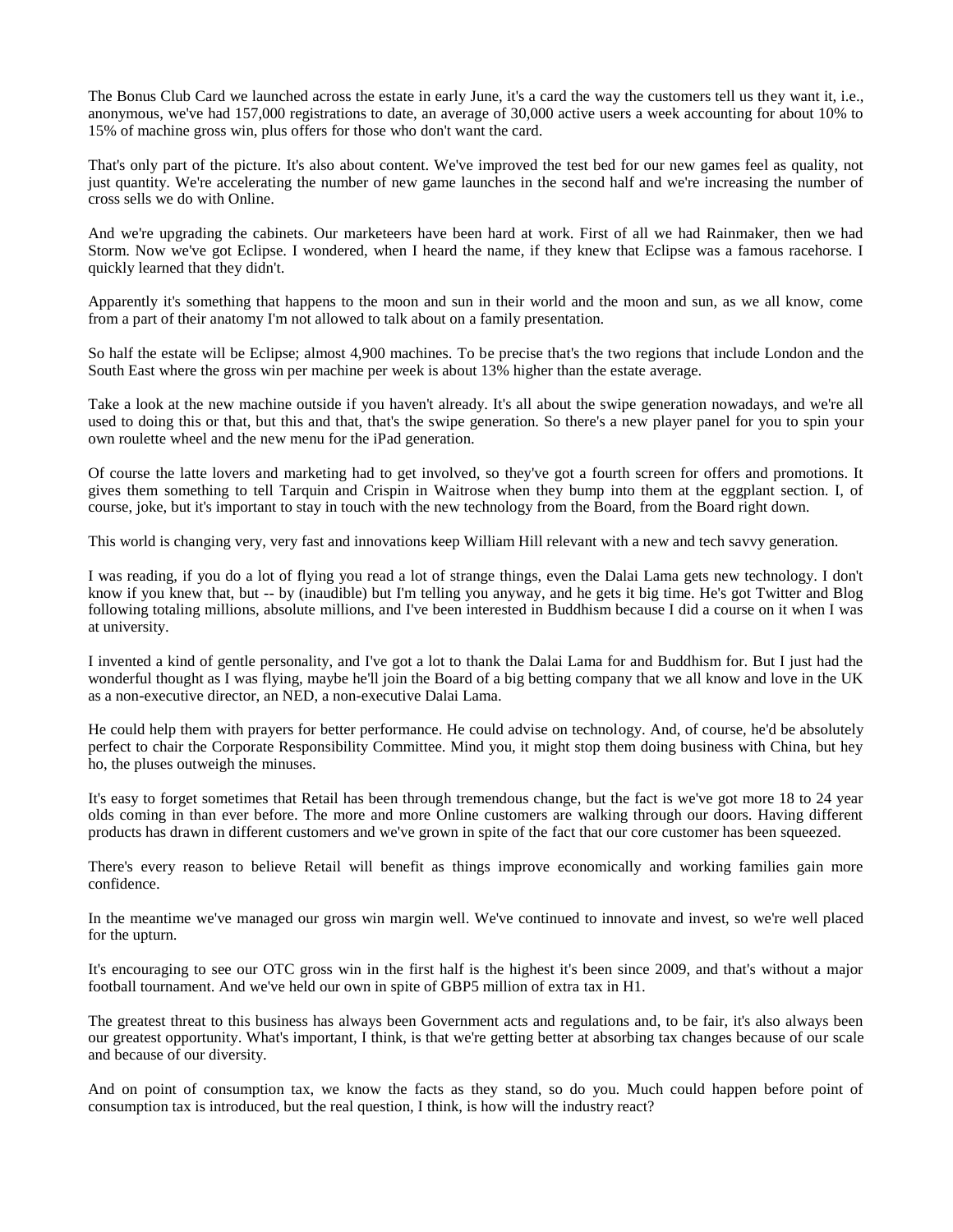I'm not going to give you, or our competitors for that matter, precise details of our initial thinking, but let me share some of that initial thinking.

You'd be hard pushed to find anyone better placed than William Hill to compete when point of consumption tax comes in. When you're sitting there as a market leader with the most competitive offering and the strongest profit margins and the biggest marketing budget, it would be a foolhardy man, or maybe just a fool, who takes his foot off the accelerator.

There are plenty of companies, some small, some not so small, who are going to be hit hard by this tax. We will always take a long-term view.

It may be bloody for some more than others. Of course we've taken a long hard look at the business, at how we invest (inaudible) suppliers and where we spend our money right across the Group, not just in Online. But beyond that I'll tell you what I can when I can.

But hey, I'm sure you're all going to be doing your own thinking over the next 12 months as well about who are going to be the winners and the losers when the shakeup comes. So if I could ask you to hurry up and get your notes out and tell me what you'd do in my shoes. I know it's holiday season but, boys and girls, pull your finger out and help an old man out on the point of consumption tax. Bulls or bears, I don't really mind; all contributions are welcome.

The story of Online so far has been about getting the basics right, time and time again. As a result we have the deepest prematch and in-play product in football and tennis, then basketball, then cricket.

We've got the right gaming products to suit cross sell for sports betting customers, with the best Sportsbook app now downloaded more than 1 million times, so that people can bet wherever and whenever they want. What's next? Well let's start with mobile Gaming.

I flagged this earlier in the year definitely as the next area to concentrate on, and I said I wasn't happy with what we had. But I'm a wee bit happier now. Mobile Gaming revenues were up almost 200%. But I'm still demanding on the subject. I don't know whether I (inaudible), I'm afraid.

What we're getting now is the right platform to accelerate growth. And you know what? It always starts with getting the right people. I meet all key hires in this business, without exception. I meet all key hires. I focus on getting the people bit right.

After they start, I see them regularly. I speak with them often and I go visit their location. I want to be sure we get the right person, and if we don't get the right person, then we learn from our mistakes and we go and get the right person, but the wrong person exits the business.

What I can say is we've brought the right capabilities into this business. Now they're embedded, integrated mobile and desktop teams are now working together. And we've taken the Californian tech company approach to speeding up delivery.

Now when somebody said that to me for the first time, I didn't want to say, I didn't want to appear old and out of touch by saying to them what's -- when I heard it round the hallowed halls of Greenside House in Gibraltar, Bev sales.

When I first heard it, I thought it was something to do with dermabrasion or Botox, but apparently it has an entirely different meaning. Bottom line, it means that we're getting things done and we're attracting real talent into our business systems team so I'm not complaining.

Perhaps we'll have that analyst trip down to silicon roundabout, where we're establishing ourselves. It's not quite as sexy as Sydney, but there's a lot -- they have closed the crack houses down recently. It sounds great, doesn't it?

The other buzzword is enablers. I'm just a huge fan of this new language. I love it. Now here's an enabler. What the hell's an enabler? It kind of induces in people like me a fugue-like state. I can't speak that language.

Scots always seem to talk straight and we get into problems for it, but I just call enablers getting the basics right, making it easy for customers to sign on, making it easy for them to deposit money, knowing what revenue each customer is generating and from what products, sending them the right information and incentives.

Much of this is what we put in place at the beginning of Online, and now we're getting it right for mobile, and mobile Gaming especially.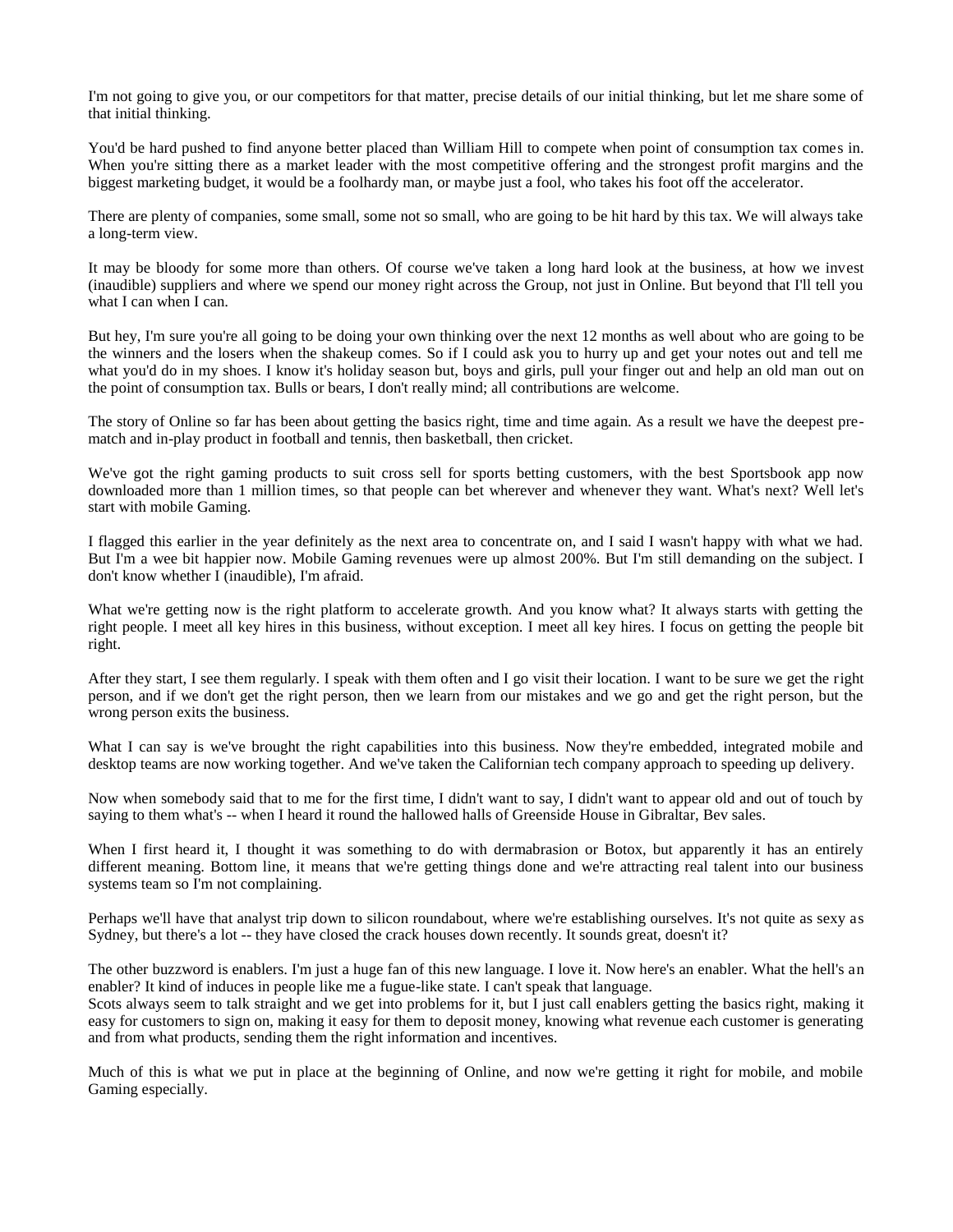Then you think about the product, and the starting point is to migrate our existing content onto mobile. One of the challenges here is the supply chain.

First of all, gaming suppliers haven't adapted to mobile as quickly as with sports.

Secondly, there are 10 times as many of them on the gaming side than on the sports side. That's about 25 different gaming suppliers, each with their own way of interfacing with our systems. That slows everything right down and the only way to make this work at the right scale and speed is the service layer.

So buzzword number three is APIs. We've got this in place for the Sportsbook. Jamie Hart tells me it transforms our ability to create new betting apps and to integrate with third parties. We're working to deliver the same on the Gaming front, which also means we can get even more suppliers like Bally and IGT and Microgaming.

More importantly for managing customers and time, it means a single sign on, one wallet, one bonus scheme, one back office, di-dah, di-dah, di-dah. Sounds great, but show me the money.

Here's the new target. Mobile will be 40% of Gaming net revenue two years from now. Today, it is 14%; 40% in two years' time. My view, I think it's a real stretch, but the team feel it's achievable and they're betting their bonus on it. And Andy Lee has begun to build a very strong team around (inaudible).

Of course, just at this point in time, big Matt Gerard's in the room. I haven't asked Andy if he's part of that big strong team, but I will be the next time I'm seeing him, so I really cannot confirm if Andy's got you as a member of his big strong team. But you can maybe give him a wee phone call after the presentation. I jest. Matt's doing a great job for us.

The other area I said we're investing in is something called CRM. William Hill, we like to do things behind the scenes and then to talk about them afterwards. It makes us plainly different from other companies.

Work on this started more than 18 months ago. The first step was to sort out the data. We've got a lot of data. Take a typical day. We've got 5.2 million online transactions, 2.7 million web visits, 1.3 million betting opportunities, 5.1 million price changes. And that last fact alone is 40% higher than we were doing six months ago. That's one hell of a lot of data from a lot of databases; in fact, over 20 of them.

Moving us towards a single customer view, individual profiles for every single customer, where and when they sign up, where and when they spend their money. We've got more than 100 different customer types based on behavior and product preferences.

Next came the campaign management system called CaMS. Our emails and texts and inbox messages to customers are now automatically targeted, automatically delivered and automatically measured.

The first campaigns were run in February for Sportsbook customers, and through the first half of the year we've rolled it out to Vegas Games and Live Casino customers. We'll keep expanding and refining what we do during the second half of the year and we'll roll out our remaining Bingo, Casino and Poker customers.

Not quite where I want it to be yet, but we are bringing new people in to run the show. Rolling operators from big companies, and I'm getting a real warm feeling about where we're heading with this.

It certainly improves our personal services. It improves our use of bonuses and our product cross sell. It also gives us a clear picture of the customer journey. It makes it easier to test and adapt different campaigns, and it gives us better targeting for cross selling online customers and for retail. And there's a lot more to come.

Jamie Hart calls it Project Trafalgar. When I asked him about a name, he said it was nothing to do with long-ago military glories. He named it after a pub in Gibraltar. But, as usual, we'll tell you when it's in, not before, and you will get an update later this year at one of the analysts' presentations.

We've two brief slides on Italy and Spain. We've also kept quiet about this. Why? Because we're taking a long-term view on these markets. We're investing up front on products and mobile and to build the brand; focused investment where we think we can take significant market share.

I'm sure you all know that Italy's more gaming than sports right now. We added slots last December, which have gone great; it's already 40% of our Italy Casino revenues. And we've just put in Poker.

Revenue is up 163% two years after we first launched, and we're one of the largest of the non-incumbents. Mobile's next.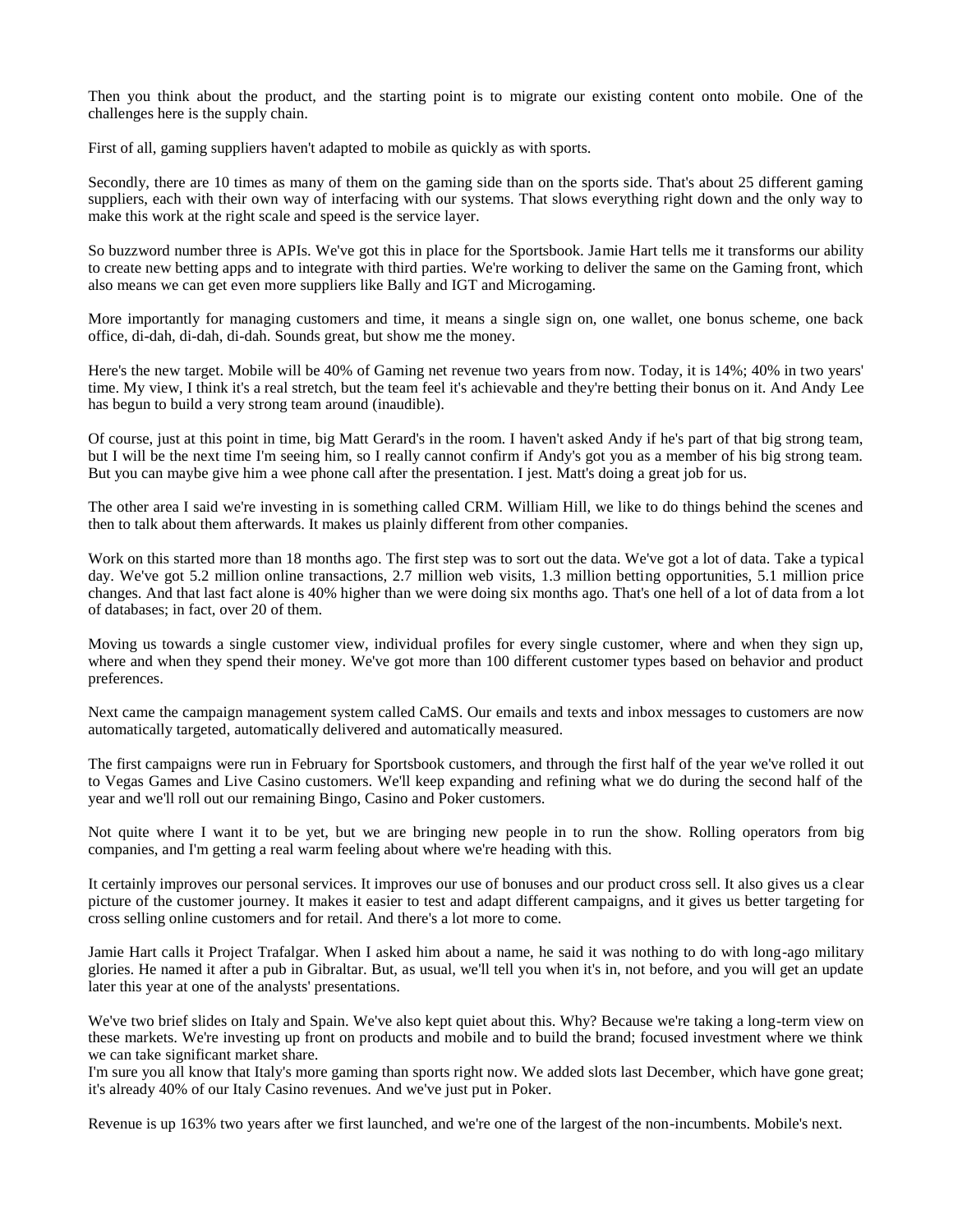We couldn't put mobile in before because of the cap on CapEx through the joint venture, but we're the only major operator without mobile in either country and that isn't acceptable. It's a priority. And it's also part of the reason why we got out of the JV, to give us more freedom on CapEx.

Particularly now, the sports betting markets may be about to open up, which is a big competitive advantage for a company like William Hill.

Spain, on the other hand, is mainly about sports. We launched the Sportsbook a year ago and we've rolled out the value adds like Cash In My Bet. Revenue in Spain is up 22%.

Of course there were a number of dot.com products when we launched, but more importantly, you should note the Sportsbook is up almost 90%. And even without mobile, we've taken the fourth highest market share.

Our brand recognition so far is good; 75% prompted awareness, 25% spontaneous awareness.

The six-month option on Miapuesta comes up shortly. I'm not going to tell you the detailed plan, but there's value to be had in that business. It's the third largest by market share, so you should assume we'll exercise. But we'll update you on what it looks like at the right time. But you should assume we'll exercise.

On to the US. We've improved this business quite significantly over the last year. I don't want to bore you by repeating, but it is actually all about the right people and the right products and mobile and it's definitely making us competitive and attractive. And we've picked up two more Sportsbook contracts, so now we're running 102 in casinos.

The regulation on kiosks has changed recently. We had them in 86 locations and 69 of those have restrictive licenses, so they can't take bets any more. But the kiosks actually let customers fund their mobile accounts as well, so we're keeping them in place, which is good because mobile is proving popular in the States.

And stakes were up about 130% in the first half.

I think we've got a big future. I know we've got a big future in the US. We didn't just go in for Nevada or just for Sportsbooks.

There's a lot of talk about regulatory change. The one thing you can guarantee is the States will all favor their incumbents. Our job is to make sure we're well placed to take advantage of opportunities. That includes getting our name out there and that also includes looking at opportunities which may not be obvious to everyone.

In terms of getting our name out there, we sponsored our first race in the States called the Haskell Invitational. It was run at Monmouth Park in New Jersey last Sunday. We sponsored it. I think it's important to get our name out there.

I saved Australia to the end. We've talked before about why we're there. Very clear.

We're there for the regulated market, the strong online growth profile. We like the competitiveness of the Sportingbet business, the differentiation by the corporate bookmakers, the potential for regulatory change over time and the opportunity to reach out to recreational punters, just like we did with William Hill Online.

This is our second home market with very attractive long-term fundamentals. Australia's got the highest smartphone penetration in the world. That's great for building a mobile business.

A real opportunity lies in the mass consumer market and there's a big target to go for in TAB and Tatts. We bought the only game in town when we bought Sportingbet and we'll be in Australia for the long term. We've had our hands on the business now for four months, so let's get under the skin a bit more.

I like a lot of things about the business. I particularly like a lot of things about Michael. We're cast from a similar mold. He and I were both bookmakers and I like the fact that he's a winner and has a winning mentality. We're both about people, building the right teams. And we're both about making the tough decisions in life.

And there have been tough decisions made in the last few months. Our Marketing Director and our Chief Technology Officer are departing the organization; have or will be departing the organization.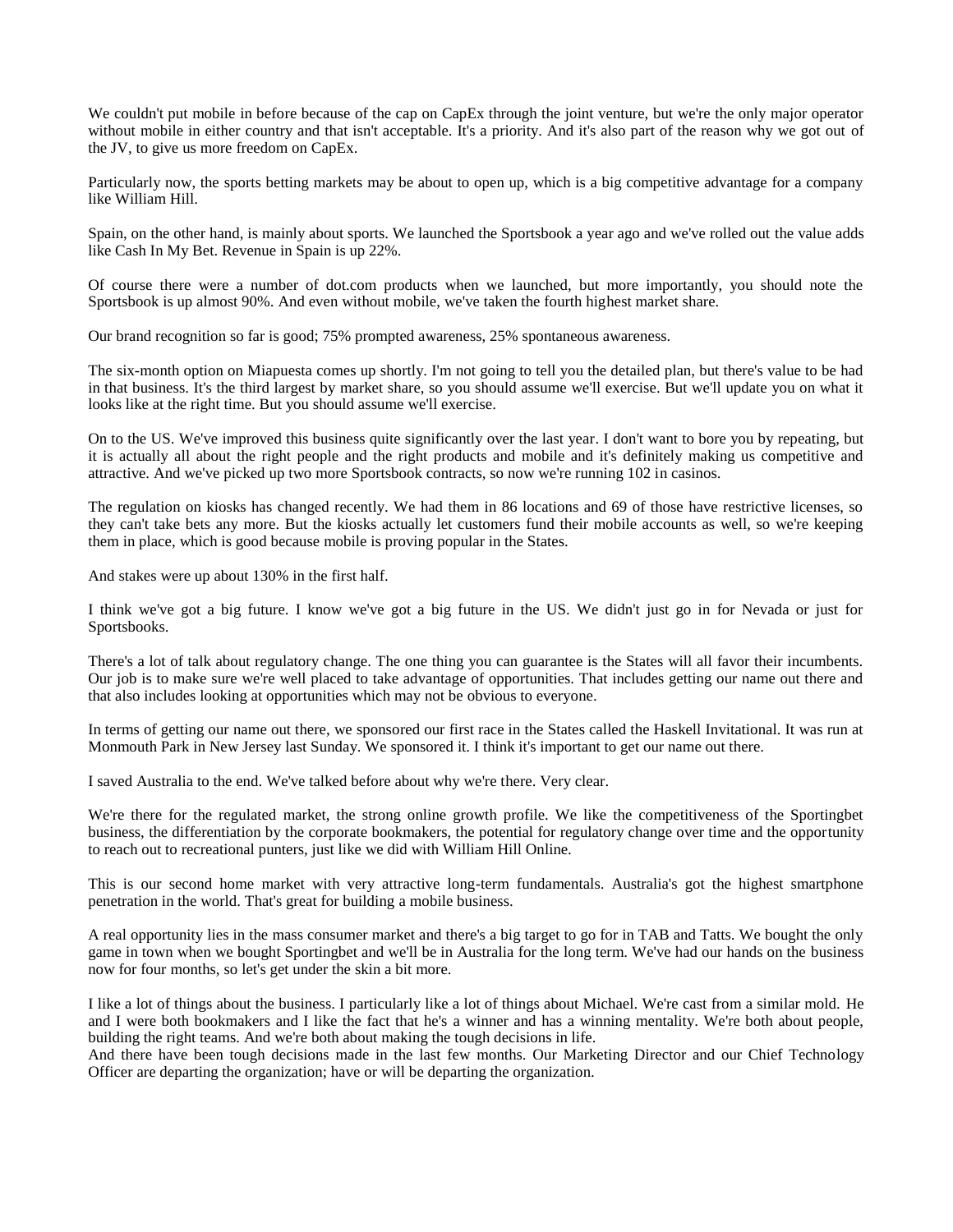Now Michael, as I've already said, has the highest of reputations in Australia for integrity and is a man of high standing in Australian racing and betting circles. He's a very prominent winners of classic -- not classic races, but good grade one races in Australia. And he is a good man to have on your team.

And what Michael has built in Australia is a very experienced and highly respected local management team with a track record of being innovative. It's a quality management team and what we're doing is adding to that team; specially on digital, which needs strengthening.

This business does come with some volatility around large players. We saw that in Q2 when they did their money in Q1. Now, we don't have large players in the William Hill business, so it's something we all have to get used to.

But these guys know how to handle these players. After all, we've got the best bookmaker in New South Wales and he's been handling this type of client for years. At the heart of the business, there's a great a relationship with customers.

In some ways there's more than a bit the rest of the Group can learn from the guys in Australia. The trading team in Darwin is very good. The product range is the best in the market in key areas and they've got lots of ideas to roll out.

In many ways, their hands have been tied in the last couple of years. There was the real distraction of integrating Centrebet. A lot of resource got tied up with that, particularly what was a limited IT resource. And then some decisions were put on hold for six months while we were buying them, including some training innovations and the fact is we're changing that.

You never look to buy a perfect business. There is absolutely no value in that. You look to buy a business with upside and use your resources to make it stronger.

Sportingbet business, we found, is a strong business and we all believe it can be even stronger. Digital and marketing are its weaknesses. Nobody's hiding from that. It is behind the best in online in Australia and globally in terms of platform and flexibility and digital marketing nous, but I share Michael's view that it has been underinvested.

The business was run for cash. It was a wee bit like Online before I took over as Chief Executive. Inevitably, that means some things in digital are not performing as well as they should, but we know what they are and we know what we can do about them.

I don't want to leave you with the idea that the technology platform isn't good. It is. It's proprietary, which is great as we want to use it elsewhere and it works exceptionally well. How it's been set up doesn't quite suit all the needs of a digital business, but that's a relatively easy fix

It was actually built some years ago when security was the priority and the watch word. That means it needs some working, according to my old mate, the Dalai Lama. Note the words some work; not a full rework.

Currently, it's pretty much invisible to Google. What does that tell me? These things happen. That happens in the real world. If we talked about some of the cock-ups in our business, we'd be here all day.

When I tell you that 22% of our Online marketing budget is spent on pay-per-click deals and almost 10% of our customers comes from search engine optimization, you can see how much of a problem that is. But it's also a fantastic opportunity.

There's a lot we can do with marketing. The marketing budget is substantial. The mix isn't where we think it should be. There isn't enough for digital marketing. If you think about it, digital marketing is 60% of our UK marketing budget. It's nothing like that in this business. So there's an upside opportunity there.

We all recognize that you can't build a digital business without digital marketing. The budget was split across brands, as was the team. In fact, there were two teams competing against each other for profile and advertising space, which we very quickly changed.

Lack of budget, underinvestment, whatever the reason, we don't have the media deals that we should have, I think. Media deals are important in this market; in some ways critical to your profile.

All these things right now mean we're not driving enough traffic to the site. And when they get to the site, conversion rates are too low. So we're not getting enough customers and the cost per acquisition is too high.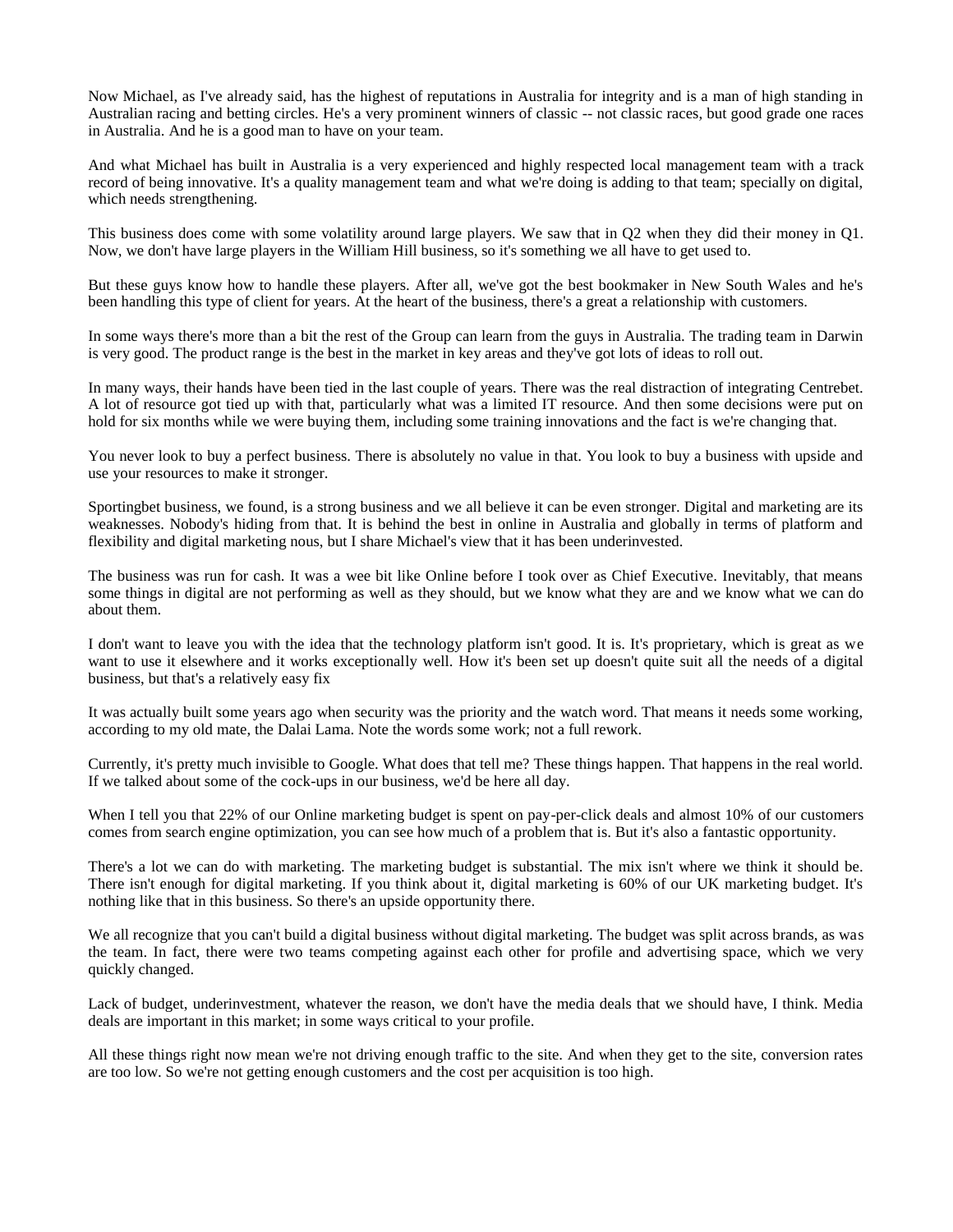So what's important for William Hill in Australia? Again I'll keep it very simple. It's about increasing the digital side contribution. I's about expanding into a more recreational customer base. You'll see two key metrics move when we're successful; CPA will come down, new accounts will go up.

Most of you in this room have been following us for a long time, none of this should be a surprise to you. You've seen us do it before. It's the same principles we applied to William Hill Online.

We are not novices at this. Build a platform, get the basics right and you can accelerate your growth. It's the same principles we're applying to mobile in Gibraltar and to the US and now to Australia.

None of this gets done overnight. It will take, I estimate, six to nine to 12 months to put the right pieces in place. Terry, Christophe, Jamie have been out there with the team. It's one of the benefits of fully owning Online that we can free up people like Jamie Hart.

We've got a terrific guy out there as well called Aaron Johnson. He's ex Playtech and, despite being a Kiwi, he's landed well with the Aussies., Robin Chhabra is there. He wanted to buy the business, we wanted to buy the business, but what we felt was right and proper is Robin was sent out there so he can help make it pay, make our investment pay.

The beauty is the guys are going to be in the business until the business is in the groove digitally and then they'll be out of there.

As I said before, I want this business to be run in the main by Aussies, with the usual oversight from the UK. Then the Aussie team we've got deployed out there from the UK will be deployed elsewhere in the business, for example in the US. So it's right to get them settled as soon as possible.

We have a new Marketing Director joining us and some more digital experience is being injected into the team.

This is nothing new. This is what this Sportingbet guys wanted, but were denied over time.

We're also recruiting a new CTO and, in Michael's words, we're actively looking for a street fighter to report into him as Head of Digital. We're making good progress there.

We'll also invest in having the right IT resource in the business because it needs the right IT resource. A modern digital business requires the right IT resource.

We've fixed the user experience, there's not a lot needs fixing. You met Jon McCutcheon in Gibraltar last year. He's in Sydney to help improve some of the basics around registration, My Account, deposits and the bet slip. There's some work to do on how the website is structured. It's not a wholesale overhaul but it will take six months to optimize it for SEO.

When we get the UX rate, when we get the back end system firing, we free everything else up. We'll get more products out there and we'll bring more Online marketing into the mix. The good news is there's also a team from Tel Aviv on the ground in Sydney right now to help with that.

Once the Israeli guys start monitoring and getting their teeth into this, we will see major progress. And in the meantime we'll take a long hard look at the brand approach.

At the moment we've got three brands on the table; Sportingbet, which I like, Centrebet and, of course, we've got William Hill. which I also like.

Sportingbet and Centrebet brands are complementary. They hit different customer bases, different product mixes, but we're not maximizing that difference with our marketing of CRM.

First we will look at a single mass market brand as we know it can appeal to all segments, like William Hill does in the UK.

We've had expert advice. We're taking a good hard stare at that before we make a decision, but it will be a decision driven by operators like Michael and myself and marketing and it will have to be sanctioned by the Board. Some decisions on that will be made soon.

So we've got a highly experienced team across the Group who've already shown they can do all of this. We're not novices and we've got an experienced and really enthusiastic and able team on the ground in Australia who see the potential in the business and what we can build together. The chemistry is good.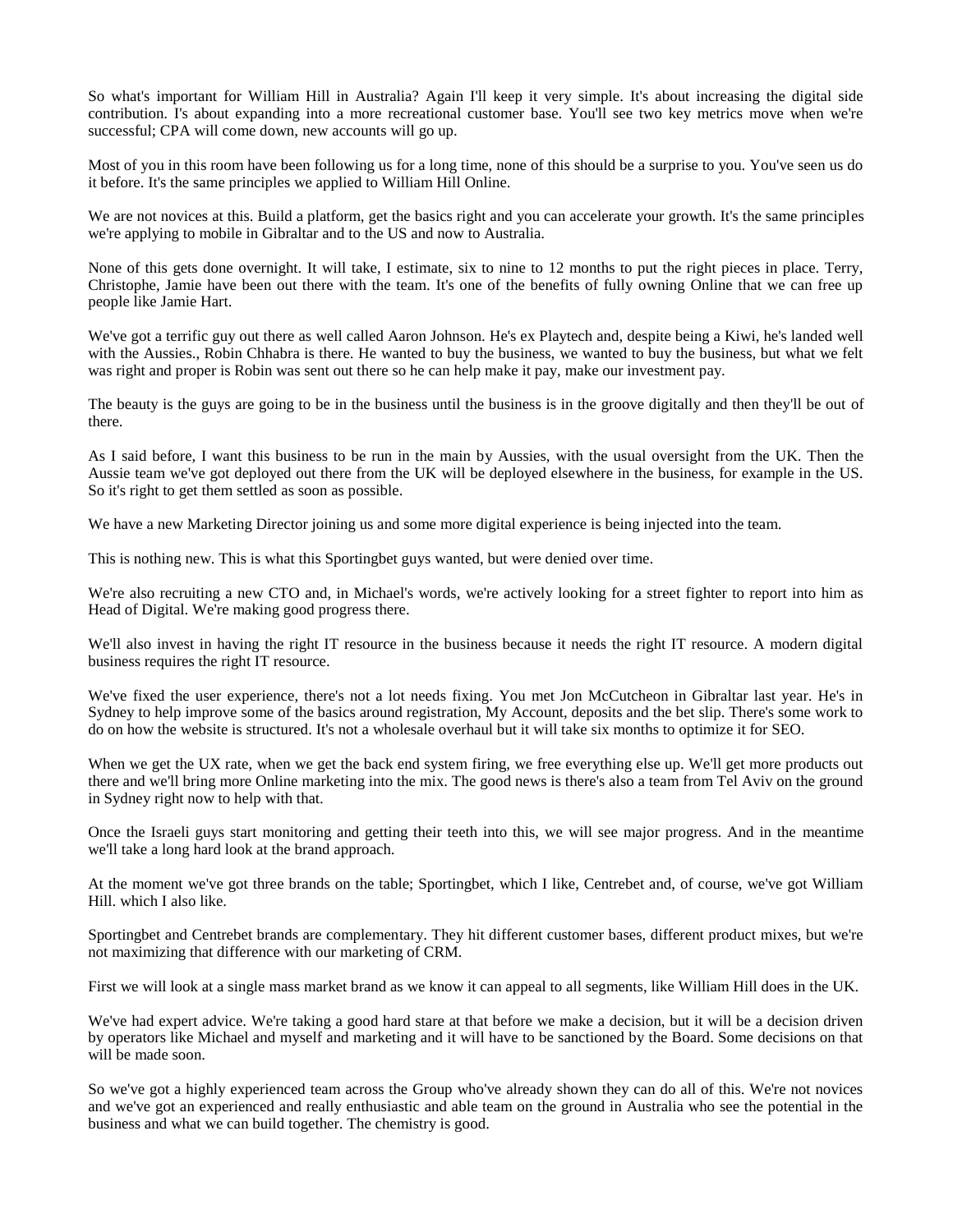You will see for yourselves when you get out there in April, the Aussie team is very, very good. The Aussie business is very good, but it will be, it can be and will be even better.

We caught up in the UK. We will catch up in Australia. The UK guys are going to be in the business until we see the business is in the groove, then it will be run in the main by the Aussies with the usual oversight from the UK.

If you look at Michael's record, he's never failed at anything in his life and, for that matter, nor have I. My hardest task this year was uniting Scottish football. Australia's a doddle compared with that.

I can make this business work. Michael and I together will make this business work. There's upside. This is a good business that's going to be a great business.

We've done it before with Online. We're going to do it again here. My team doesn't fail and the growth rates will be bigger than people imagine. We have a team there and they're working hard to deliver.

Now thanks for your patience. I know it's been a long presentation but there's a lot to say. Retail's in good shape, Online's driving ahead, mobile Gaming's getting the right focus on investment, Italy, Spain and the US are all progressing well and we have a clear strategy for William Hill in Australia.

I really look forward to showing you the progress in Sydney next April, and Darwin. Now over to you for some questions.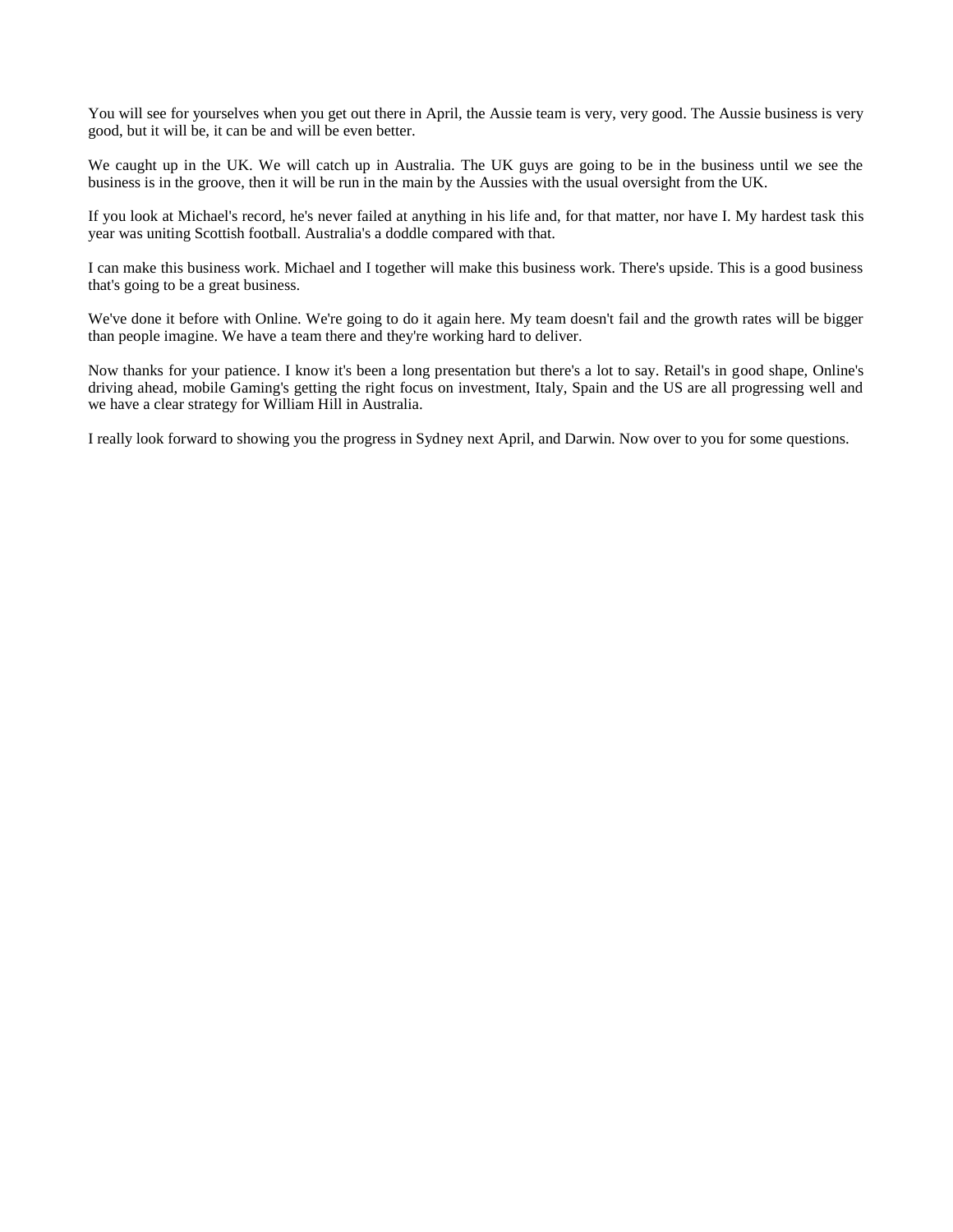#### **Vaughan Lewis** *- Morgan Stanley - Analyst*

Vaughan Lewis, Morgan Stanley. Just on Italy and Spain, you talk about an investment phase there. What sort of magnitude of losses are we looking at in those markets? And when do you think that will turn around to a profit?

And then with Miapuesta, what sort of synergies would you expect from bringing that into the William Hill Group? And what will the branding strategy there be?

And then finally on Australia, on page 15 it looks like the cost per acquisition's GBP700-odd. Is that figure right? That's sort of seven times higher than Europe. That seems very high. So can you make money with an acquisition cost that high?

#### **Ralph Topping** *- Chief Executive*

The figure is absolutely right. It reflects -- this is the work we've been doing, a concentration we've had, that we've not been getting accounts in in the numbers that you would require in that business. But we aren't going to spend the money on marketing until we actually get all the experiences right.

So can we make money on the business? Well the business is very profitable at the moment, so yes we're making money. Will we make even more money in future and will that CPA] come down? Yes, the answer to that is yes. It's too high.

He asked about four questions there, Neil. Branding --

### **Neil Cooper** *- Group Finance Director*

In terms of -- sorry go on.

# **Ralph Topping** *- Chief Executive*

Branding on Miapuesta and William Hill yet to be decided, because the first decision was about whether we'd exercise the call option. We'll keep you advised on that one.

First question was?

#### **Neil Cooper** *- Group Finance Director*

Sorry, in terms of the growth to profit, what we said in the presentation is that we expect Italy to have a four year growth to profit. Spain we expect to be shorter. We expect that to be around three years.

You can read from that we're not making a profit at the moment, although you can see from the statistics the net revenue's growing nicely and the share positions are where we'd like them to be. We'd be happy if they're higher but we're (technical difficulty) content, but we don't think we've got a bad share position in either market.

# **Vaughan Lewis** *- Morgan Stanley - Analyst*

Is it a significant threat to profits now, though?

#### **Neil Cooper** *- Group Finance Director*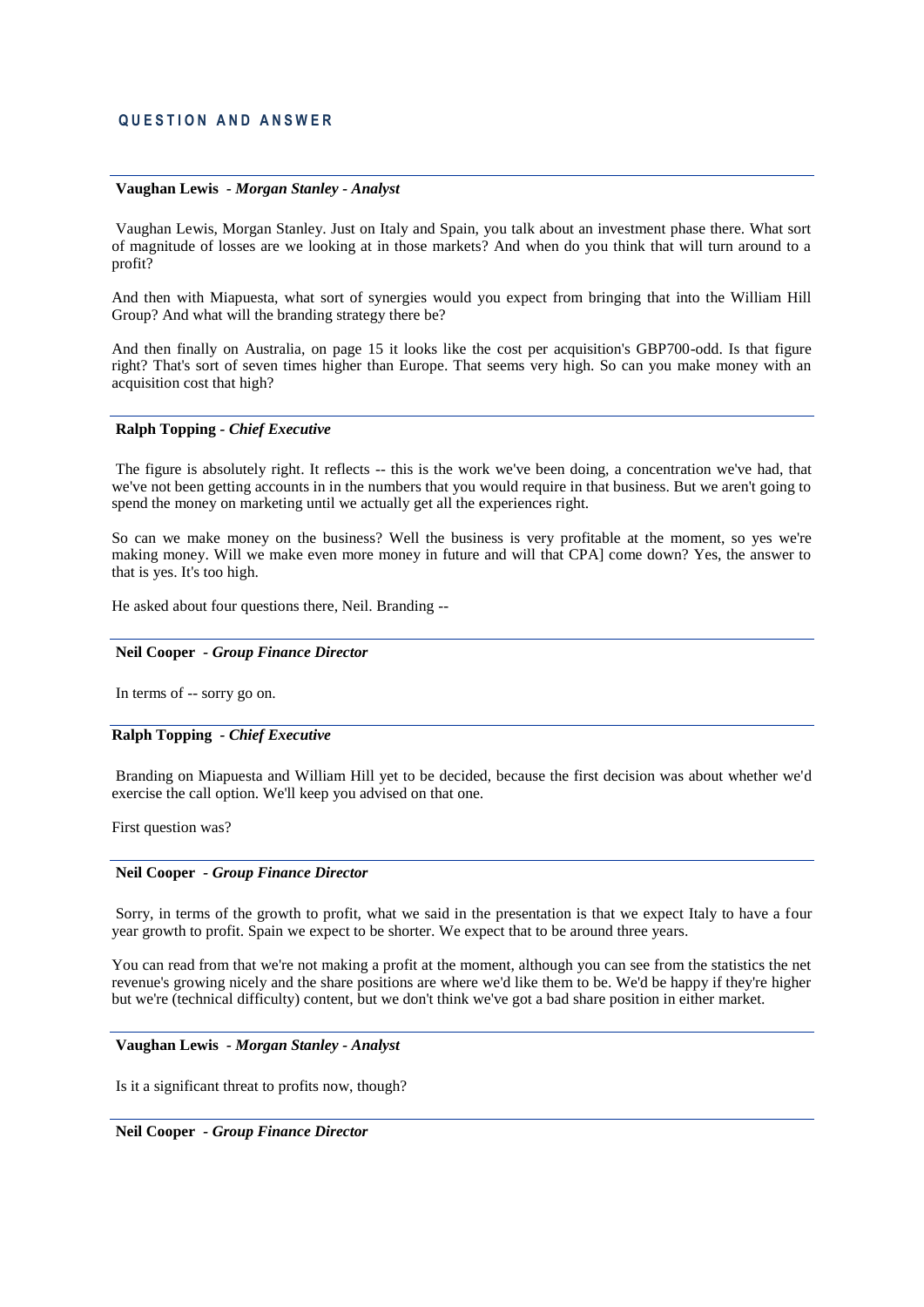Well we haven't told people what the profit is and I'm not going to tell you on the call. Neither revenue's growing and I can tell you that it's loss making at the moment.

### **Ralph Topping** *- Chief Executive*

You're significantly (inaudible),

### **Neil Cooper** *- Group Finance Director*

Yes.

# **Victoria Greer** *- JPMorgan - Analyst*

Vicky Greer, JPMorgan. Just two on Australia, please. The first one could you just talk a bit about what trends you saw in the wider Australian market in Q2? Is there anything particular to your business or staking or (inaudible)?

# **Ralph Topping** *- Chief Executive*

We think Tatts and I think TAB have come out with some figures in some respects similar to ourselves.

Racing, this is a quiet time of the year for Australia and where there's been a bit of a problem with the weather down there. Everybody expects the sun to shine in Australia. Actually the rain sometimes greets you when you land at Sydney airport and says goodbye to you when you leave. So they've had a bit of a weather issue.

It's also the quietest time of the year. I wouldn't read too much into the figures for Q2.

Upcoming we have the spring carnival season, which is quite an extensive one. Very busy, high-quality racing and there's a bit of (inaudible) racing at that time. So we've got a lot to look forward.

#### **Neil Cooper** *- Group Finance Director*

Just one more comment on this. Before our period of ownership, the first quarter in the year saw a very, very high gross win margin and that will have had a bearing on the larger players' capacity to keep on betting through the second quarter.

Shame it wasn't in our profit, it was in somebody else's, but that's life. So there will have been certainly a shortterm impact as a result of that.

#### **Ralph Topping** *- Chief Executive*

Big boys only come into play when the racing's decent. If you've not got racing on, you're not going to get the big boys coming out to play.

Now the one thing you should remember about the Aussie business is the volatility on that side of things with the large scale punters. But we're used to dealing with them over time and the win, which we're not going to reveal from those clients over time (inaudible) exceptionally good (inaudible).

And in perhaps some parts of your world you look forward to lunch today. We're already planning for Christmas dinner. So we take a longer term view on business than perhaps some people do.

# **Victoria Greer** *- JPMorgan - Analyst*

And secondly, still on Australia, talking about moving more towards the mass market. We know that Australian customers have fewer accounts and switch less, which goes naturally with being a sports market rather than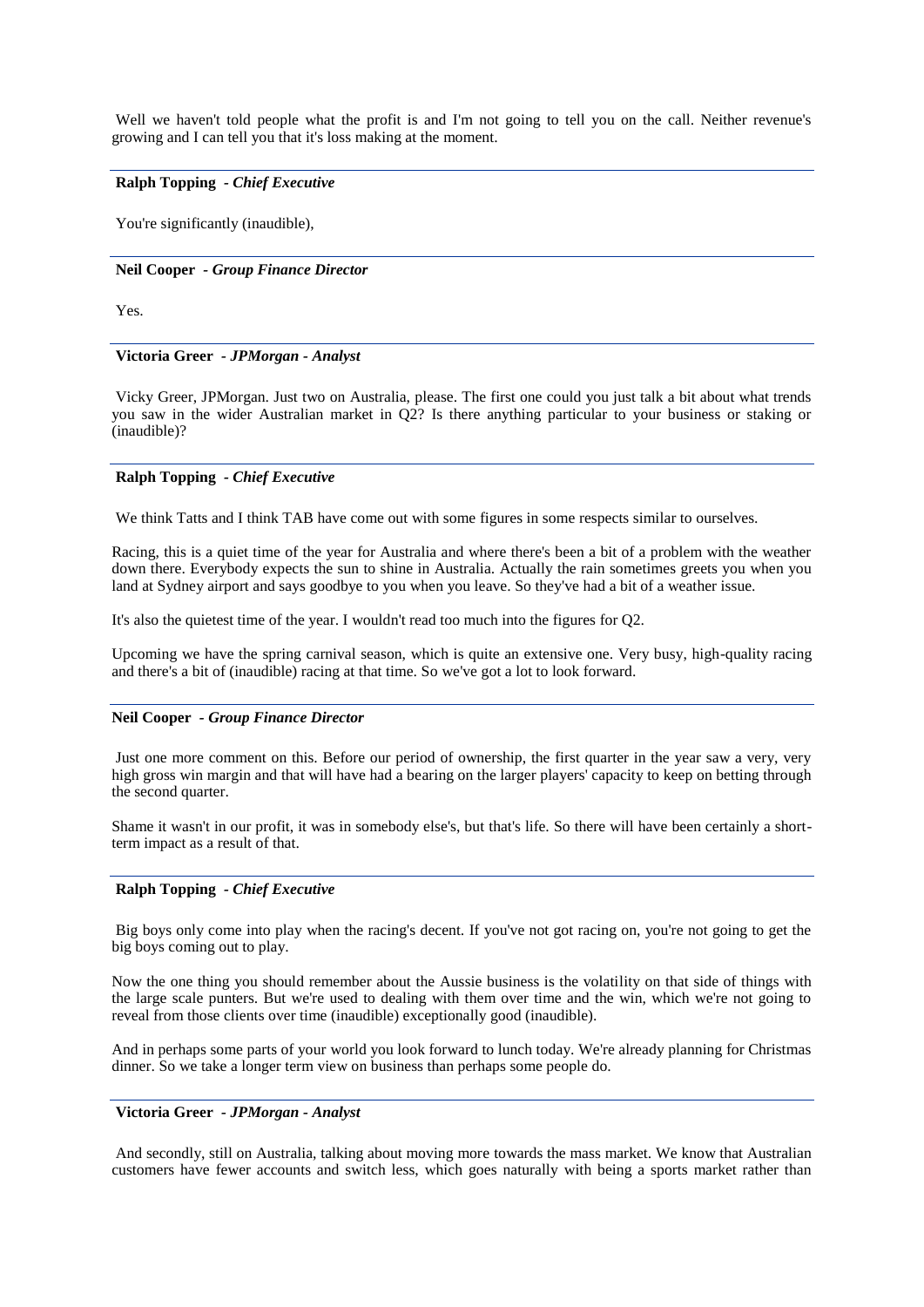gaming. Do you think there's a risk that you'll have to significantly increase marketing spend, perhaps on the sponsorships you talked about, in order to start driving that?

# **Ralph Topping** *- Chief Executive*

I think we have to get our hands on some media deals and I think if you're going to break into the digital space and catch up with competitors, then inevitably you've got to do much more in the way of driving customers to switch.

And, as we've already proven, we can do that. Given the growth of William Hill Online, it's not something we're inexperienced at.

And we're assembling a team; I think a high quality team. We've got high-quality guys on the ground there already. We've brought high- quality guys in from the UK and we're bringing in people who are -- that's not Neil making comments. It's the camera guy who's talking to himself over there. I think we're just waiting on the ambulance coming. Gareth phoned it about 20 minutes ago but it hasn't quite turned up yet. I'm sure I've seen him on the Embankment late on a Friday night. (laughter)

But we know what we have to do and we're experienced at doing it.

#### **Neil Cooper** *- Group Finance Director*

Just one other thing to add to that. I think it's not as crude as just looking at the absolute amount of spend here. The mix is, I think, an area we're going to be focusing on.

Paradoxically it's much more off line focused than we would expect to see in the UK operation or the Online operation and that's going to be an area of focus as well.

So it's not just about the absolute spend. I think the marketing mix and in terms of getting people into marketing who have that digital background, that's a key part of that.

# **Ralph Topping** *- Chief Executive*

The business essentially is the amount of focus within the entire Aussie team on the competitors. And the welcome we've had over there has been very, very good and there is a real get down to it, get on with it mentality over there which is a big positive for us.

So are we where I thought we'd be? Actually I think we're well ahead of where I thought we'd be at this point and there's a lot more to come. And I think that's -- I look forward to it with real confidence as to what's going to happen going forward.

We're aren't going to talk much about it, but we have high expectations for the business. I don't see any reason why we can't do what we've done in William Hill Online.

It will take a bit of time, but you've got to get the fundamentals right. If you don't get the fundamentals right, you're kidding yourself on right. And we are there for the long term

#### **Ed Birkin** *- Credit Suisse - Analyst*

Ed Birkin, Credit Suisse. UK Retail. Is the central cost recharge material?

# **Neil Cooper** *- Group Finance Director*

It's in the scale GBP2 million to GBP3 million, so not-- actually you can work it out for yourself, because I've given you both the net and the gross growth percentage and the absolute, so you could work it out, but it is in the order GBP2 million to GBP3 million as it relates to the Retail piece.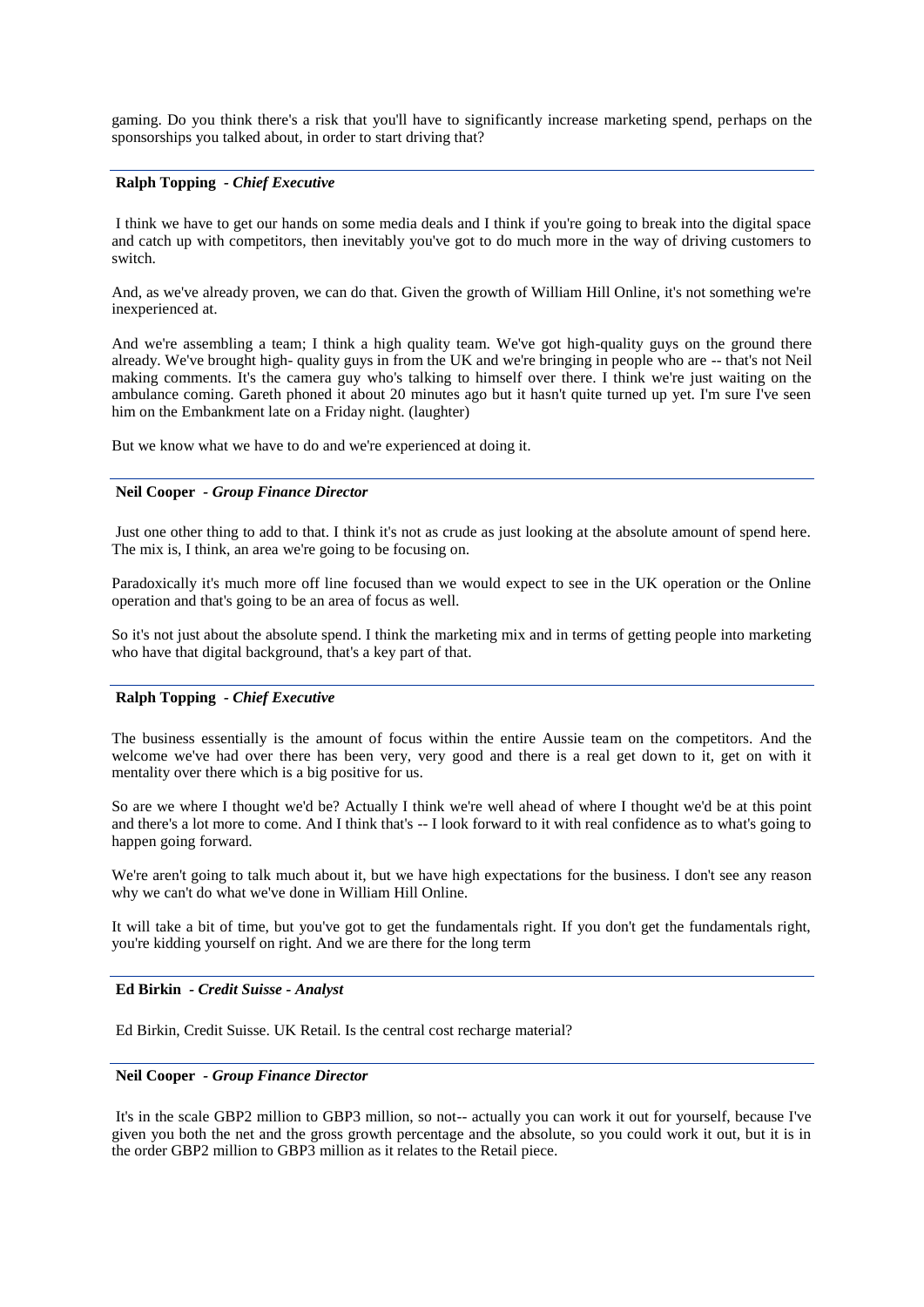# **Ed Birkin** *- Credit Suisse - Analyst*

On the machines, can you maybe go into a bit more detail about the gross win margin? Would it be 2%/3% mix year on year and should we expect that to continue?

#### **Neil Cooper** *- Group Finance Director*

We've seen -- sorry let me just remind myself of the absolute. Can we role the machine slide back?

We've seen a modest growth here. I wouldn't call it particularly acute and actually I don't really see the mix shifting looking ahead.

Clearly what you can see in the way that our growth has gone over the last six months, has been that we've seen, in effect, increase in number of machines, with a little bit of softness in gross win per machine per week.

So plus 2%, minus 3% getting -- sorry plus 3%, minus 2% getting you to the plus 1% figure and it's been pretty steady for us actually across the first half. For us obviously the next opportunity to look at how that business growth or mix changes is the implementation of the Eclipse roll out.

# **Ralph Topping** *- Chief Executive*

I think it goes back to what I've been saying for a number of years now. We've been -- quite rightly you've wanted the information on machines business. It's the first --or it was the latest new product to go into our betting shops many years ago now.

I think when you get a model where we just actually look at how much money people are leaving behind in betting shops, I think it's quite -- it might not be irrelevant to you, but it's irrelevant to me. I look at how much money is being left in a betting shop. I don't care where anybody leaves the money.

They can leave it on the top shelf for us to find later if they want, but stick it in a machine, put it on over the counter, I really don't mind. And I think we need to get used to that idea, how much cash is being left behind, and I think we'd drive ourselves to distraction looking at this kind of segmentation in betting shops in particular.

I see the need to do it Online. I don't see really the need nowadays to do it in the way you look at Retail.

#### **Ed Birkin** *- Credit Suisse - Analyst*

Okay. Just a final one on that segmentation. The machine gross win and net revenue grew by 1%. Now that you've launched the Bonus Club, should we see some divergence there where there's going to be an increase in free bets?

# **Neil Cooper** *- Group Finance Director*

No, the Bonus Club was launched quite early in the second quarter, and obviously you'd have had a bow wave of promotional cost running through as that happened. So, in effect, given the numbers you can see in front of you, I don't anticipate that shape changing actually as a result of Bonus Club. So, in effect, the cost of free bets associated with Bonus Club is in that net revenue number, certainly for the launch of it anyway.

#### **Ed Birkin** *- Credit Suisse - Analyst*

Thank you.

# **James Ainley** *- Citi - Analyst*

James Ainley, Citi. Two questions, please. When we think about the Online business, I guess in the next 18 months ahead of point of consumption, should we continue to expect the infrastructure and the marketing cost to build out broadly in line with revenues, i.e., we won't see operating leverage?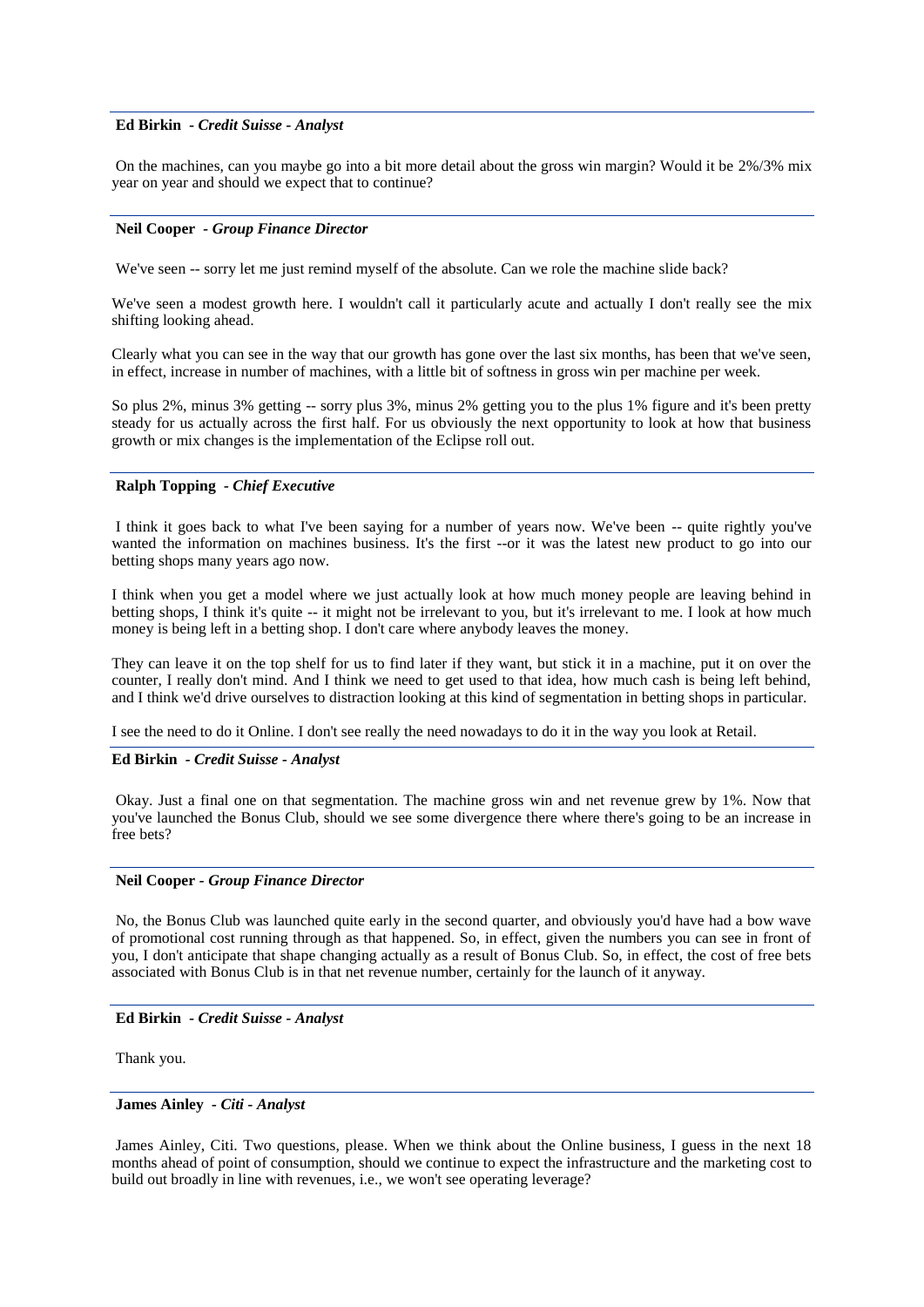# **Neil Cooper** *- Group Finance Director*

We're not expecting, certainly ahead of point of consumption, to be changing our strategy. And, in fact, one of the challenges for management around point of consumption is that, particularly if you're in a position where you think gaining share is a viable option, the last thing you need to be doing is cutting into your sinews of war in this area.

So we need to continue to put ourselves in a position where we can be competitive in our markets, in our products, in our offers, such that we can hold our own share and potentially take more as we go through that dislocation. So actually the last thing we really should be trying to do is reduce our capability.

# **Ralph Topping** *- Chief Executive*

I think 2014 is a case for ramping it up and --

### **Neil Cooper** *- Group Finance Director*

I think that's on guidance (multiple speakers) completely agree. (laughter)

# **Ralph Topping** *- Chief Executive*

But there's a theoretical case for ramping it up. And I also think 2015 will be interesting, what strategies various companies form around their point of consumption tax. I do think it's a great opportunity for a company like us to grow our market share. I really do think that's the opportunity.

We're looking at cost right across the business because there comes a point in time when it's a healthy exercise to do that. And we've got some work on, which will take two, three, four months to produce something. And it's not just in the Online, it's also in the other business.

So a lot of work to be done but, I think -- I really will be interested to see how the notes come out because the ones I've seen so far are talking about an opportunity which I agree with. No doubt there'll be a few that I'll have to take my blood pressure tablet when I read them. But I'm viewing it as an opportunity more than anything at the moment.

#### **Neil Cooper** *- Group Finance Director*

I think just one more thing to note actually, particularly when you're looking at the percentage staff cost increase, obviously part of it is just simply driven by reclassification around Manila.

If you look at the chart that shows the locational growth, you'll recall we had some excitement in Tel Aviv at the back end of 2011 which gave rise to quite a few vacancies in Tel Aviv which weren't fully staffed in early 2012. So some of the growth is mature on mature in Tel Aviv, if that makes sense, as well which makes the number look a little bit higher than in reality, I think, it is.

#### **James Ainley** *- Citi - Analyst*

And the second one is, and I guess you did a lot of trials ahead of rolling out the Eclipse machines. Can you just share with us any --?

# **Ralph Topping** *- Chief Executive*

You're assuming that we're that brilliant, my goodness. Thank you very much for the compliment. No, I'm not going to share with you the details of that, thank you very much.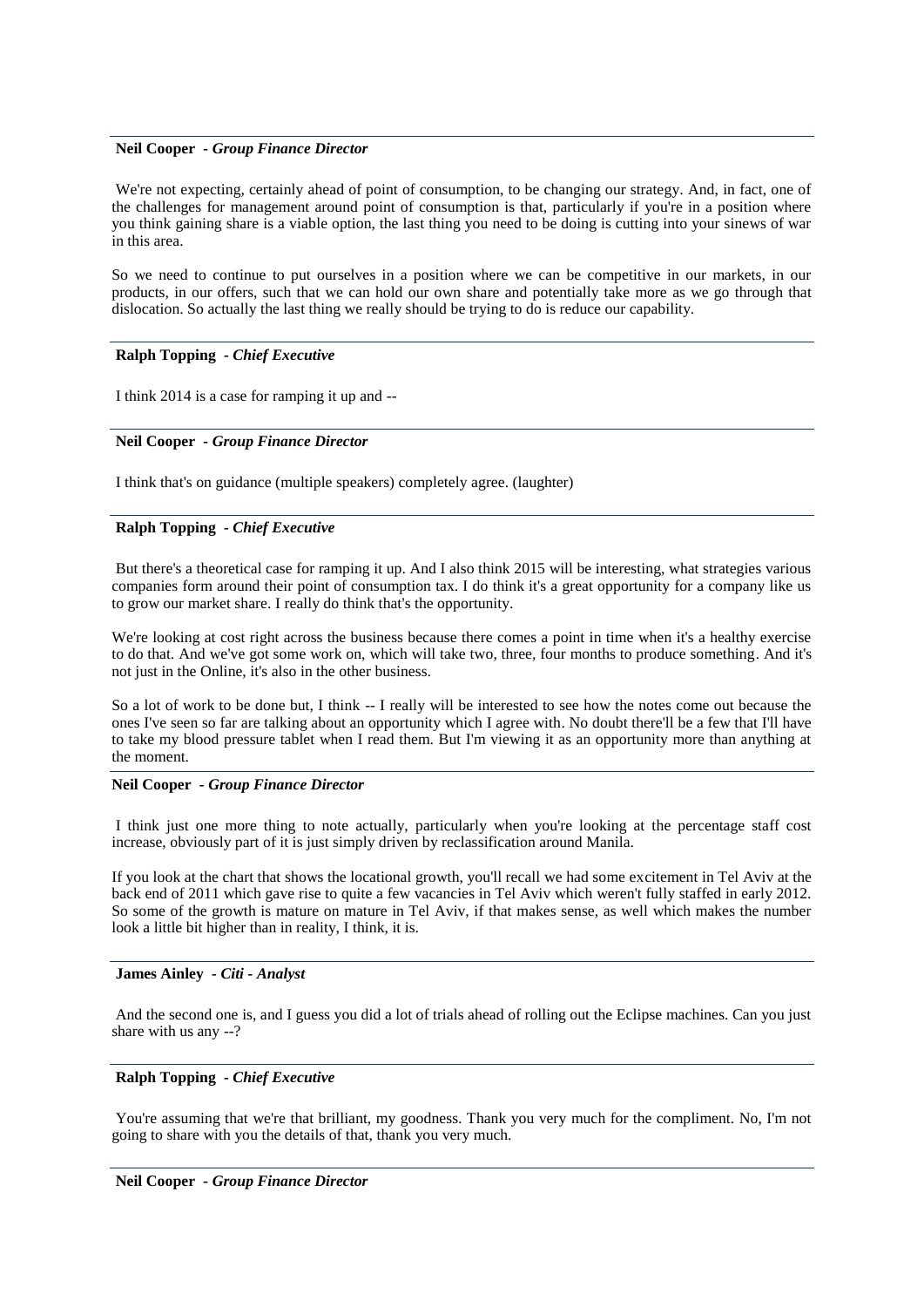Clearly we expect it not to be doing any damage, otherwise we wouldn't be going ahead with it.

# **Ralph Topping** *- Chief Executive*

Yes, well I think, just like you told the other guy, he could have worked it out before he asked you the question, I think. We could have had that question, the answer to that worked out before we were asked the question. Are you of similar mind, Neil?

# **Neil Cooper** *- Group Finance Director*

I'm sure that's right. I totally agree.

#### **Ivor Jones** *- Numis Securities - Analyst*

Ivor Jones, Numis Securities. You set out some targets but not one for Australia, and I have forgotten what you said at the time of the acquisition. Was it generate a positive return on investment year three? You spent [500] --?

# **Neil Cooper** *- Group Finance Director*

By year four I think we said.

#### **Ivor Jones** *- Numis Securities - Analyst*

So it's year four, 2017?

**Neil Cooper** *- Group Finance Director*  Yes.

**Ivor Jones** *- Numis Securities - Analyst* 

And what's that? 15% on GBP575 million of EBIT?

## **Neil Cooper** *- Group Finance Director*

I think what we said was we'd cover our cost to capital by year four. So it was a --

# **Ivor Jones** *- Numis Securities - Analyst*

What's the cost of capital?

### **Neil Cooper** *- Group Finance Director*

Well pre-tax is -- what, then or now?

# **Ivor Jones** *- Numis Securities - Analyst*

Well I really want to know what your target for 2017 is. I don't (multiple speakers) --

# **Neil Cooper** *- Group Finance Director*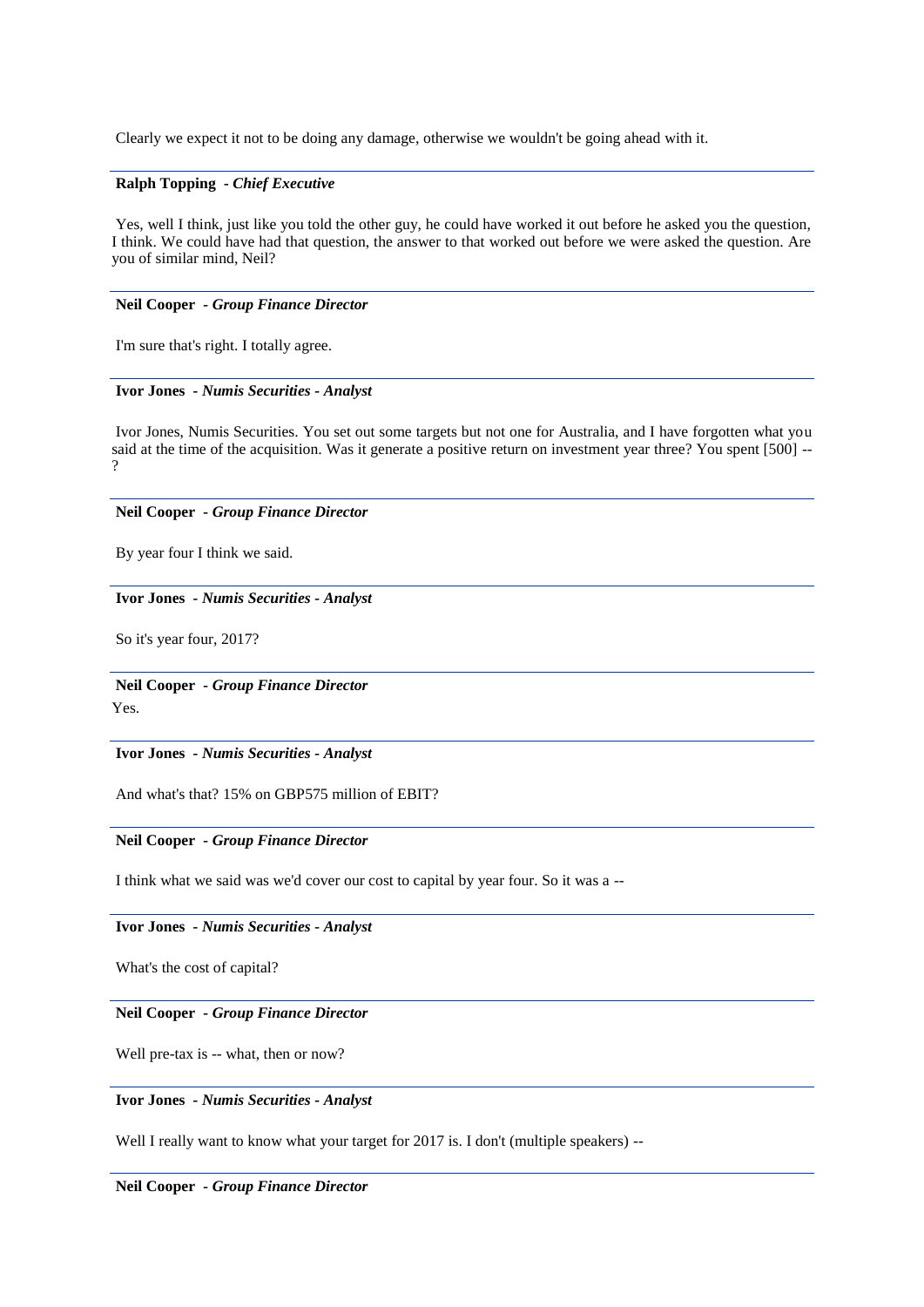I'll tell you when we've got the budget done at the end of 2016.

### **Ivor Jones** *- Numis Securities - Analyst*

You said that (multiple speakers). What number should that be leading me to since then?

# **Ralph Topping** *- Chief Executive*

Ivor, it's going to be a disaster for me when I don't turn up here any more. I may turn up as a spectator at some point just for the entertainment. It's fabulous. Anyway, carry on. He's not going to give you the target is the answer.

#### **Neil Cooper** *- Group Finance Director*

No, I think what you can hear from what I've said today is that certainly in the short run in terms of the guidance, or the consensuses in the market place, we expect to see some under delivery against that number, otherwise I wouldn't have made the comments I've made this morning.

# **Ivor Jones** *- Numis Securities - Analyst*

Sorry I got distracted by the thought of Ralph ever leaving, I forgot. I didn't hear what you said about what the cost of capital was. (multiple speakers)

#### **Neil Cooper** *- Group Finance Director*

The cost of capital at the time was somewhere around 7% to 8% in terms of a post-tax cost of capital at the time. Now obviously I don't know what the cost of capital is in 2017 because it's 2013 today. If I'm around in 2017 --

#### **Ivor Jones** *- Numis Securities - Analyst*

I'm trying to get at what you meant when you wrote that document. (multiple speakers)

# **Neil Cooper** *- Group Finance Director*

Well, that's exactly what I meant. Based on what I knew at the time, and what we were assuming at the time, we would cover that cost of capital by 2017. That's absolutely clear. What I can't tell you now is where the cost of capital is actually going to be because life moves on.

What I can certainly tell you, or what you can infer from what we've said today, is that in the very short run the numbers that we expect to deliver are slightly behind the numbers that we thought we might in the very short run.

I honestly don't think you can take from that a view that in 2017 we're not where we'd like to be, because actually a lot of this for us is about adding capability and tweaking some of the ways the business operates, particularly as it relates to digital, to help us increase customer growth, to help us reduce CPAs.

And there's no reason at all that that won't accelerate growth off the current base faster than we had thought we'd get growth off the base we thought we'd have.

#### **Ivor Jones** *- Numis Securities - Analyst*

And to the extent there's a shortfall --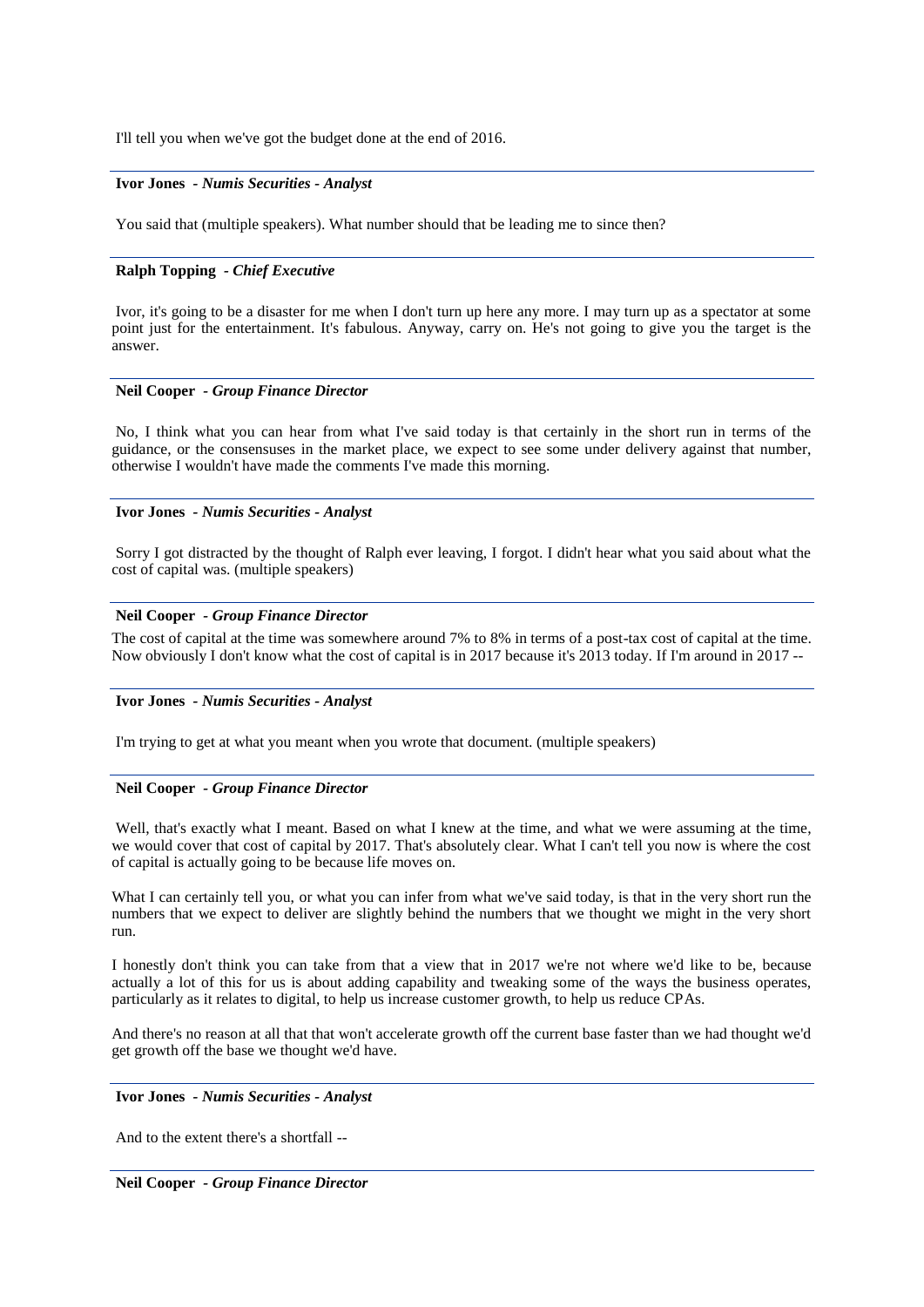(multiple speakers) I have Donald Rumsfeld-type answer.

# **Ralph Topping** *- Chief Executive*

It seems like a Donald Rumsfeld discussion.

### **Neil Cooper** *- Group Finance Director*

It's becoming clearer than even watching Game of Thrones.

#### **Ivor Jones** *- Numis Securities - Analyst*

Within the shortfall, how much are you accounting for currency?

#### **Neil Cooper** *- Group Finance Director*

Well that's a good question because part of what we're clearly talking about is currency moving backwards on us. We assumed, or we were looking at a currency rate of around GBP1.47 over the first half. Our acquisition model did assume currency weakening, but I think it's fair to say that it's weakened faster and to a greater degree than we'd expected at the time.

We're now looking at somewhere around GBP1.69 and if you look at the forward yield curve, GBP1.8 is not inconceivable by the end of the year. So clearly that is not moving in our favor in the short run which is not helping.

#### **Ivor Jones** *- Numis Securities - Analyst*

And, Ralph, you said about Australia, there was a technology platform you hoped to use elsewhere. If you do use it elsewhere --?

#### **Ralph Topping** *- Chief Executive*

US.

**Ivor Jones** *- Numis Securities - Analyst* 

Not UK?

# **Ralph Topping** *- Chief Executive*

I think that's slightly longer. Actually it is part of my thinking that we could use that platform in the UK. But, in the first instance, I'd like to use it in the US. And there's a project underway to examine the feasibility of doing that.

# **Ivor Jones** *- Numis Securities - Analyst*

And what does the UK thing that it would replace currently cost?

# **Ralph Topping** *- Chief Executive*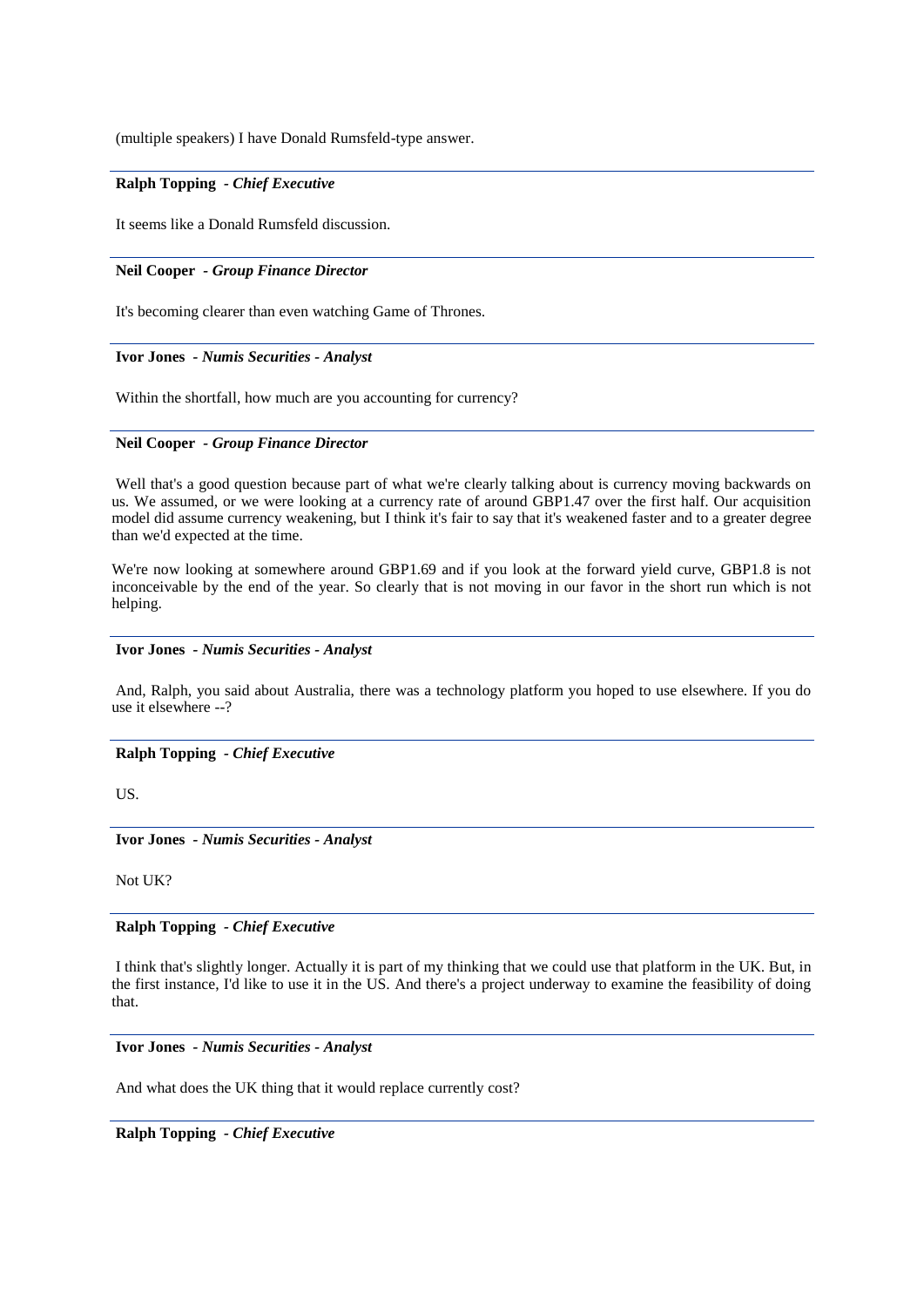Well I think quite a substantial amount of money in actual fact. But I don't want the guys at what used to be called (inaudible) to start panicking. At the moment I think we're looking at a feasibility study on it, and we've already had in my lifetime a big disruptive technology project at William Hill, and I think it ties up an awful lot of resource and it's --

I don't think it's a huge gamble but it's a gamble nevertheless. So we'll look at it very carefully and we'll be open their suppliers on that but if we decide not to do it, we decide not to do it.

### **Ivor Jones** *- Numis Securities - Analyst*

And last one, you've had lots in today's presentation, so I can understand why it's not there but you haven't said anything about social games, which you mentioned before. Have you got any plans there and (multiple speakers) --?

# **Ralph Topping** *- Chief Executive*

In actual fact, it's quite a big discussion at our strategy day in September. We've got some people coming in to talk about it who are experts in the area. But we've got some work underway.

We're okay at the moment and it's not -- we haven't repressed it. We've got so much to do in our business. But I want to be absolutely truthful, that social gaming is of a lower priority to us than anything else, because there's more money to be got in things like mobile gaming and other priorities than that. So it will get some attention but not full attention at the moment. All right?

#### **Nick Edelman** *- Goldman Sachs - Analyst*

Nick Edelman, Goldman Sachs. Just a couple of questions on machines, please. So firstly is the rollout still likely to commence under O3 for the new machines?

And can you give any color on why you're rolling out half the estate? Is that an initial step or will more follow?

#### **Ralph Topping** *- Chief Executive*

It's the half which didn't have new technology before and is getting it now. And this is a huge trial of 4,900 machines. If this huge trial does well, then we'll roll it out elsewhere.

We've had lots of little mini trials, the results of which we haven't given, but we will give enough transparency -- there will be full transparency on this trial when it finishes.

#### **Nick Edelman** *- Goldman Sachs - Analyst*

I know you just -- I don't know if you can give transparency on one point. If it is a slightly different machine to the, I guess, progressions you've had before in terms of swiping and so on, is the adoption perm any different? Should we expect to see any more disruptions versus other new machines?

#### **Ralph Topping** *- Chief Executive*

No, I think there's always a bit of disruption in the first three or four weeks when you put new machines on. That's historical evidence. We should expect some disruption because it's new.

It's not radically new. It's (inaudible). There is some tugging of the forelock towards the things that are happening with other technologies that people use every day. So I don't think it's hugely radical. It is new. It's interesting. The four screens make it really interesting and it takes people a wee bit of time to get accustomed to something. But I think there's -- I think we'll see an uplift when it all settles down.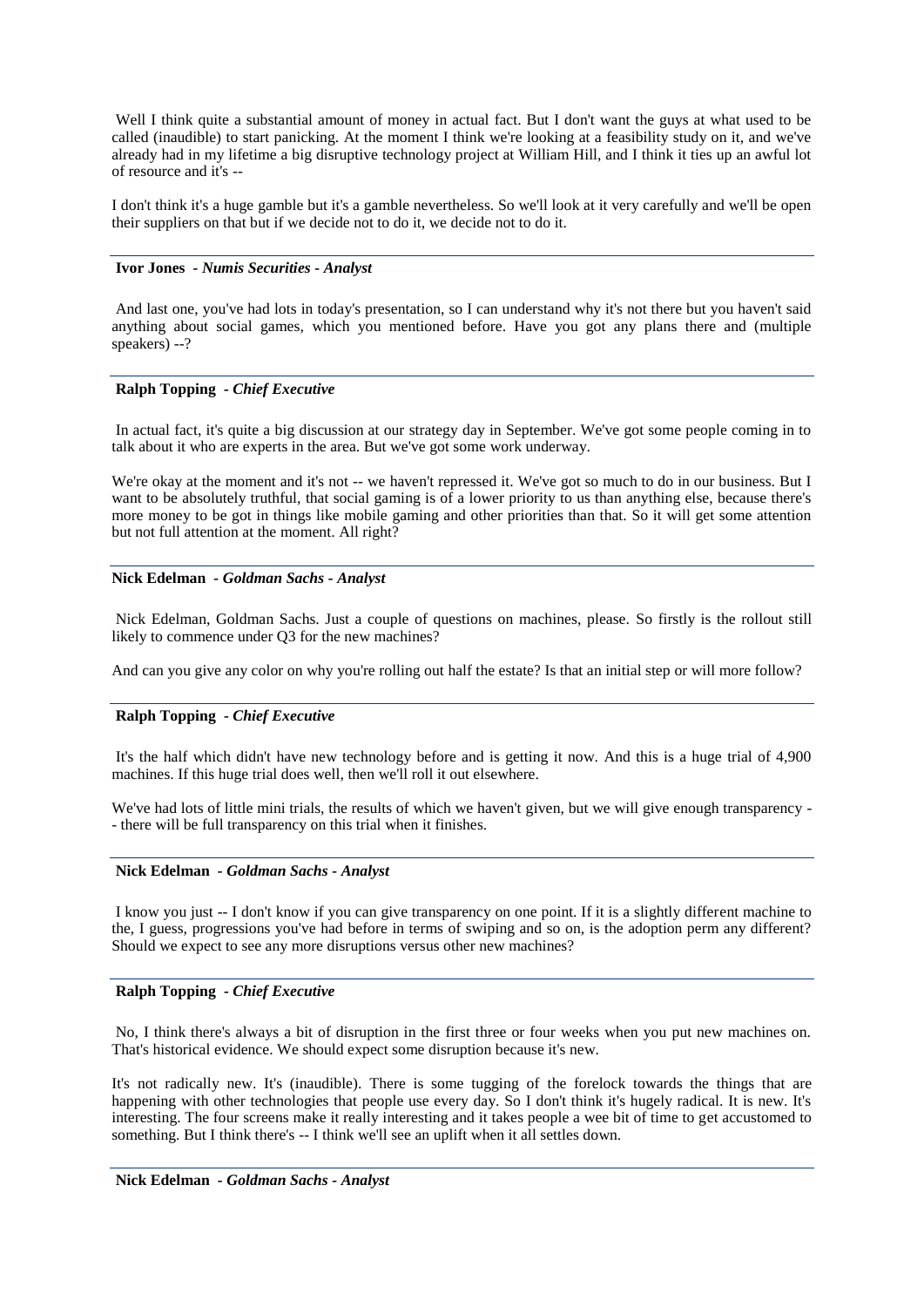And one last one, just on SSBTs, are you still rolling those out?

# **Ralph Topping** *- Chief Executive*

We started with 750, 770 at the moment. I think there's a case for going to the 1,000 so if we're going to roll any out, it'll be up to 1,000. It won't be any more than that.

#### **Nick Edelman** *- Goldman Sachs - Analyst*

Thank you.

#### **Richard Stuber** *- Nomura - Analyst*

Richard Stuber, Nomura. Just three questions. First one mobile. In your statement you say that gross wins margin's 10.7% versus the normal of 9%. Could you say how the difference with the gap has progressed?

### **Ralph Topping** *- Chief Executive*

It's quite an interesting area because on mobile, there's lots of offers on mobile, Acca Insurance and the like. So to achieve 10.7% with an offering, which is the Aker Insurance and all money back if a horse finishes second is, I think, quite phenomenal.

And I think there's a lot going on with mobile gross win percentage and related to how people use their mobile technology, as opposed to using Online computer in your study or your laptop.

So, from my point of view certainly, I think mobile gross win percentage is always going to be higher than Online. And I'm amazed that it's at 10.7%, given the kind of offer that we have got out there. I think it's phenomenal.

#### **Neil Cooper** *- Group Finance Director*

Just in terms quantum year over year, it's moved up broadly in line with the pre-match growth, in terms of percentage points of growth.

### **Richard Stuber** *- Nomura - Analyst*

Thanks. And just two quick questions on Australia. First of all, you mentioned that the Q1 to Q2 there was a bit of (inaudible) because of the high roller or the big players. Can you give us any color in terms of what proportion of the business was generated by these big people and how much volatility we can expect going forward?

# **Ralph Topping** *- Chief Executive*

No.

**Richard Stuber** *- Nomura - Analyst* 

Yes and --

**Neil Cooper** *- Group Finance Director*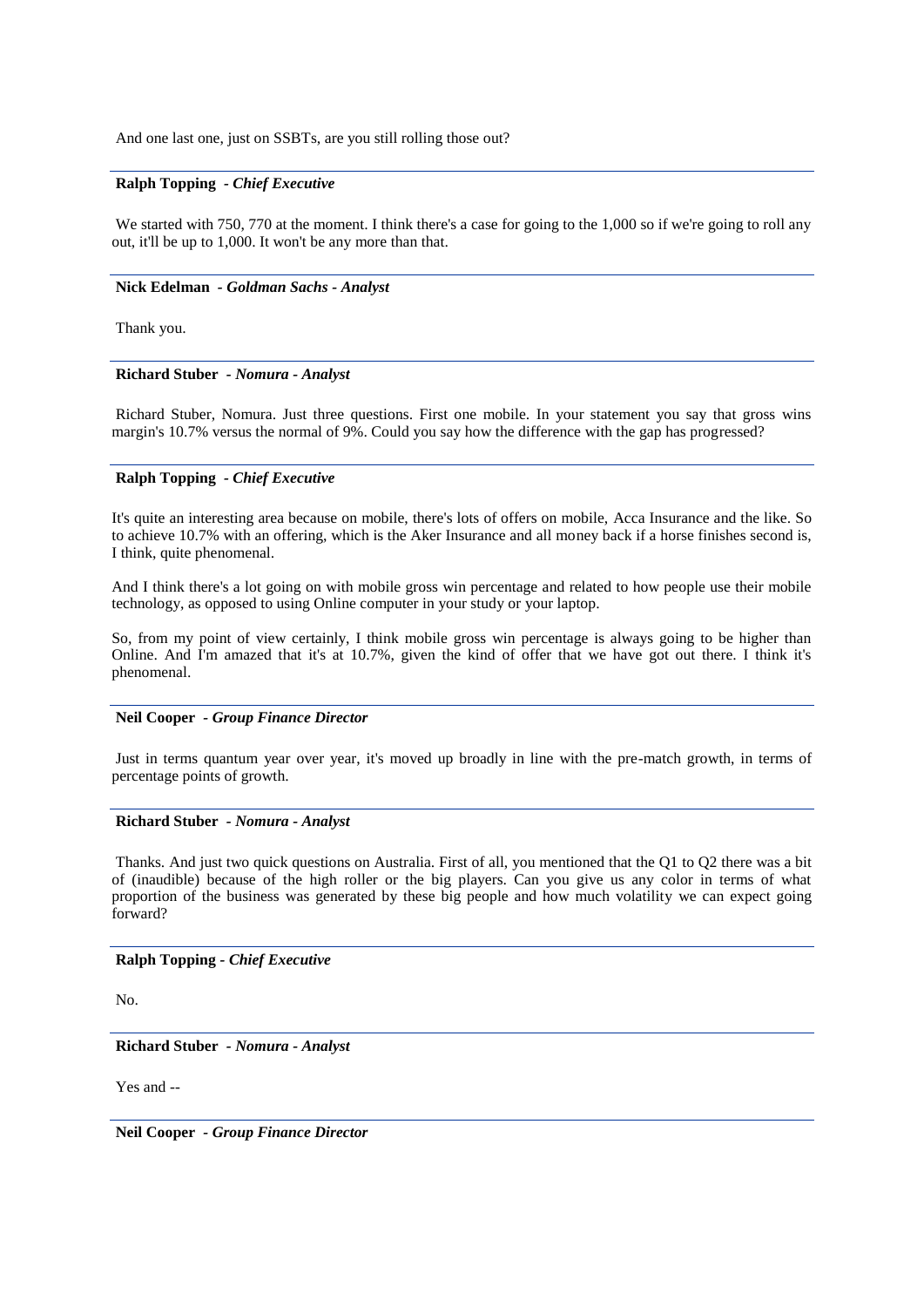I think a larger proportion than our UK business is coming through what we call the BDM channel in Australia. So it isn't going to behave exactly in terms of volatility as you'd expect to see the broader base mass market UK business behave. So it may well be more volatile.

# **Richard Stuber** *- Nomura - Analyst*

And final question on Australia, you mentioned about growing through more -- through more marketing advertising, more customer acquisition. Would you look to do another -- a further acquisition in Australia if you could accelerate that part?

# **Ralph Topping** *- Chief Executive*

We look to do -- if the investment's right, we look to do acquisitions anywhere. So it doesn't matter if it's Australia, USA, Stockport, we'd do an acquisition if it's right.

# **Neil Cooper** *- Group Finance Director*

(inaudible).

**Ralph Topping** *- Chief Executive* 

Stockport.

#### **James Hollins** *- Investec Bank - Analyst*

James Hollins, Investec. The first question is just on the mobile wager's percentage Sportsbook. I think in Q2 you've hit the target of 40%. Are you looking to actively increase that target? Or are you pretty happy with where you are in terms of the product, in terms of where that number is?

# **Ralph Topping** *- Chief Executive*

No, I think it will increase. I think it's -- the trend is more usage on mobile than computers. And mobile's, including iPads and mini iPads and everything else. So, yes, I expect that trend to continue.

I think we got to the place we're at fairly rapidly. And I expect it to increase. I think you're going to see that switch from mobile very quickly become more used than computers, especially (inaudible) you're getting now 10.7% margin and a higher margin, then that's good for business.

# **James Hollins** *- Investec Bank - Analyst*

Second one was just on the impact of the new shop design and video walls. Are you seeing -- it's probably early days. Are you seeing good returns on that investment?

# **Ralph Topping** *- Chief Executive*

I'm seeing really good returns on the video walls. And I'm seeing very good returns on the new shops. Video walls especially, delight me.

You're going to say what's the number and I'm going to say no, I'm not giving you that detail. But the video walls are showing, on the raw numbers, they're showing very, very good growth.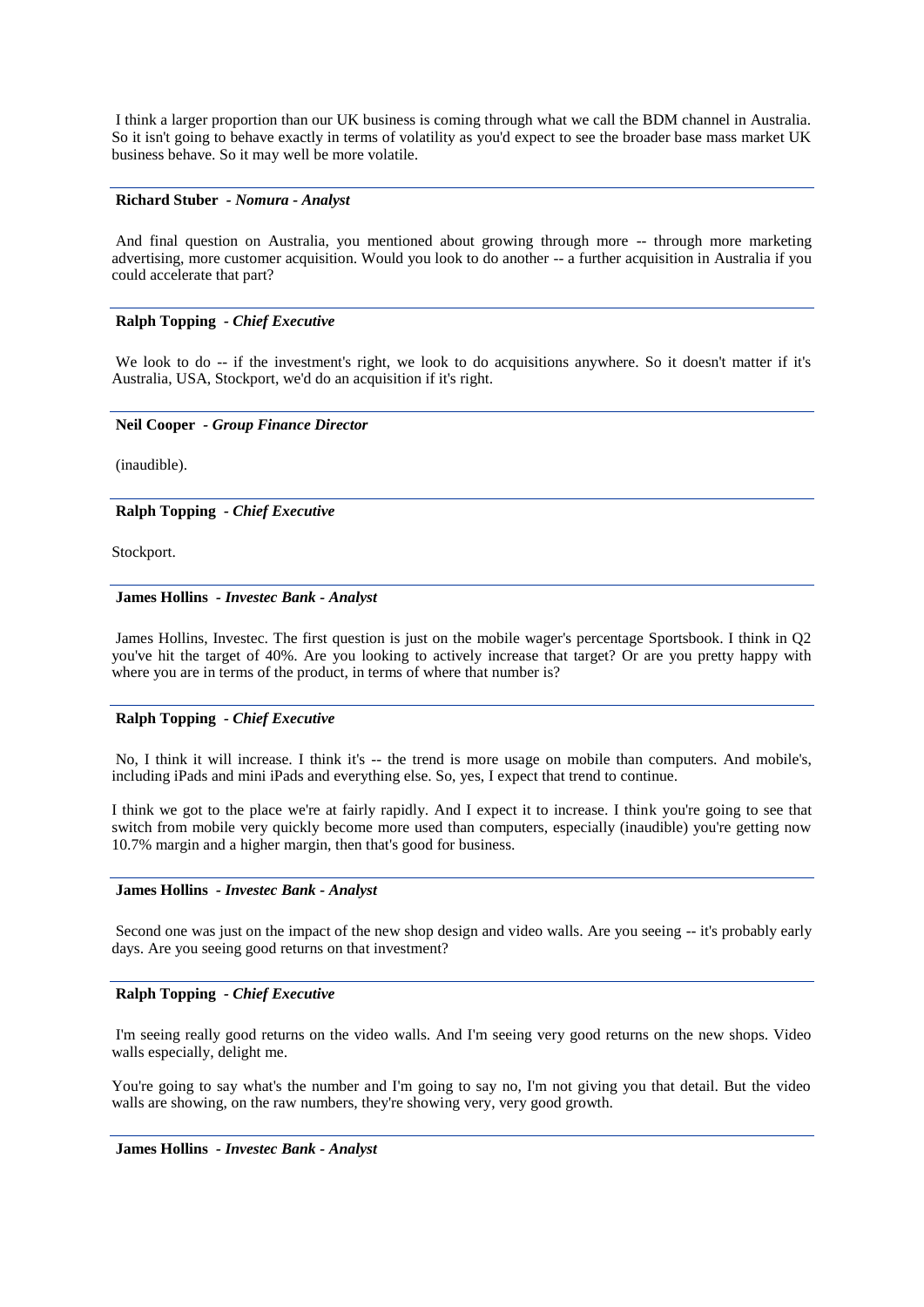And is that particularly in that 18 to 24 year old growth you're seeing?

# **Ralph Topping** *- Chief Executive*

Well, we haven't done an age survey as people going and looking at the video walls. Some of the surveys we've done, there's more people coming in to betting shops wearing brown shoes than black. We've had a survey back on that. I don't know what the hell you do with the information, other than pass it on to Kiwi.

But I think we -- if you're seeing more, again it goes back to the cash question. If we're seeing more cash coming through in a betting shop -- once again, I don't care what source it comes from. As long as they're over 18, I don't care if they're 92, but if they're giving us more cash, I don't care whether the -- it's not an age thing with me.

I think the question is, does that kind of technology appeal to younger people? And I think what we're seeing in betting shops is an increase in the distribution of 18 to 24 year olds. So they like the technology that we have there and I think the mentality I've got about screen technology is the same as you see in Vegas.

You get things which are big, well produced and look good and people like them. People like newness, like novelty. And these are right in your face and the sharpness of them and how we use them and what we do with them is phenomenal. So, yes, I think they're a big attraction for young and old. Maybe the young guys like the technology, yes.

#### **James Hollins** *- Investec Bank - Analyst*

Final question. There's a good chance I'm being stupid here, but I think you talked about cross sell from the Retail machines Bonus Card into Online. I was just wondering how that works, if that's right, with those being anonymous?

# **Ralph Topping** *- Chief Executive*

We're talking about using Retail -- putting our games on both Retail and Online, so people have -- it's easy to cross sell and say you can still play this on the machine in the betting shop or you can play it Online. Interesting enough, when we've put some games out on both we've seen an increase in -- when we release it in Online, then we promote it. Sorry, when we release it in Retail and then we promote it as being Online we see a really good increase in our business in Online.

And it goes back to what we've been saying before. People are using William Hill channels, being loyal to William Hill channels, which I'm still an advocate of the fact that you need to have a strong Online channel to complement the Retail channel and vice versa. If you don't do them both well, I think that you're going to struggle more than the UK anyway.

### **Neil Cooper** *- Group Finance Director*

James, just to be clear, the anonymity is the customer's choice. So if they want to sign up and give us their details, we'd be happy to take them and, obviously, we'd use those to market to them. But, it does give people the opportunity to remain anonymous should they wish. So it's at the consumer's choice.

# **Ralph Topping** *- Chief Executive*

Most people like to be anonymous.

# **Neil Cooper** *- Group Finance Director*

Then give us their name and we'll put a bag on their head (multiple speakers) --